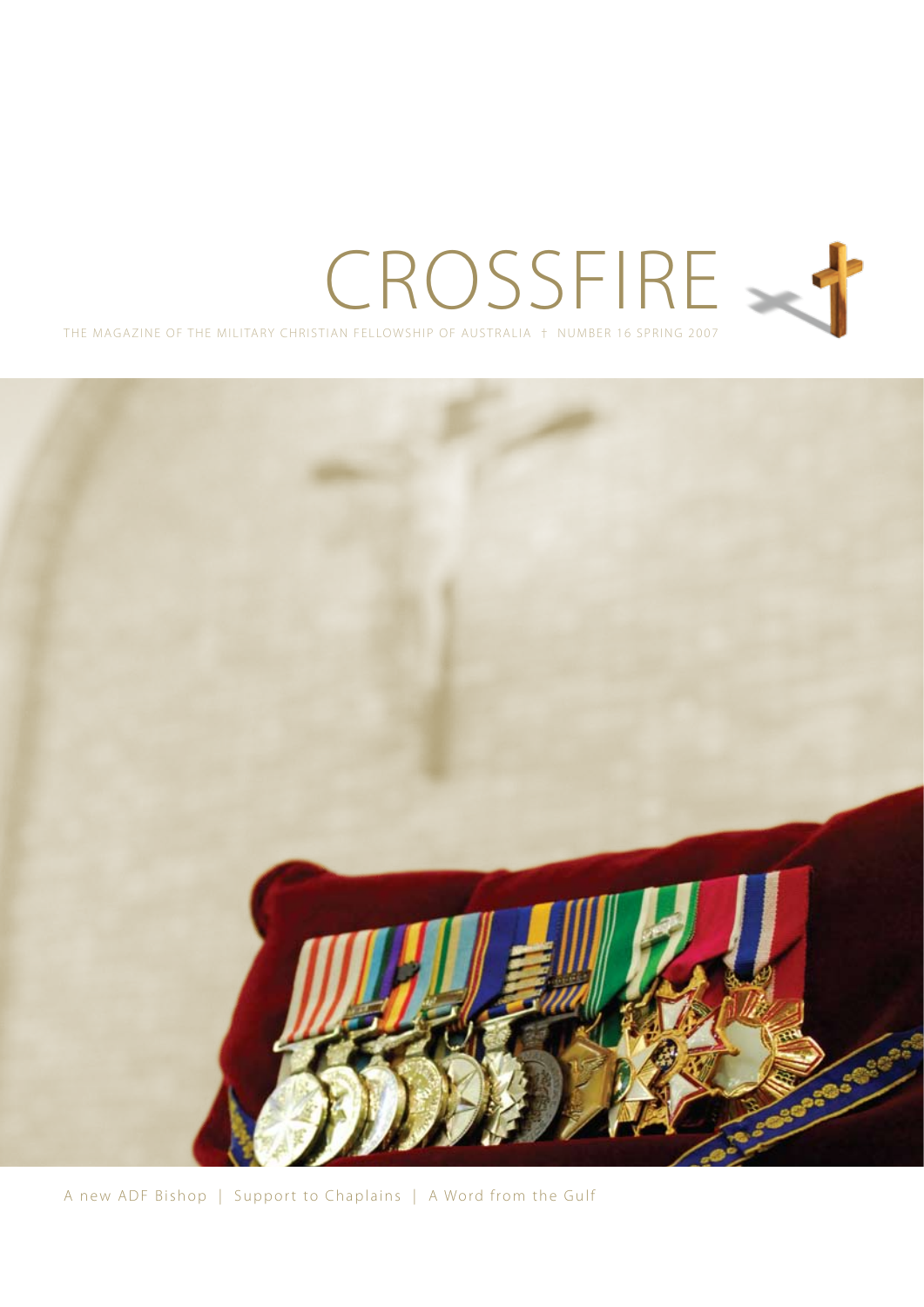

## MCF national office holders

Patron

RADM Trevor Ruting, AM, CSC, RAN

COUNCIL

Chairman

LTCOL Mick Mumford

Vice Chair LTCOL James van Heel

Secretary CMDR David Rose, CSM, RAN

Treasurer

SCDT Kier Bailey

Chaplains Representative

PCHA Eric Burton, CSC, RAN

#### Members' Representatives

LTCOL (ret) Russell Bielenberg, AM Stephen Sounness Bob Stephens

#### MCF OFFICE

CP4-3-046 Department of Defence Canberra, ACT, 2600 Australia Tel: (02) 6266 4950 www.mcf-australia.org.au

#### MCF STAFF

National Staff Worker Mr Jon Belmonte

Admin Officer GPCAPT (ret) Ken McPhan



- **1** Chairman's Report
- **2** Pray, pray, pray! Len Eacott
- **3** Biking through the Bishropic
- **4** Chaplain's Corner

contents

- **5** Solid Rock Ministries
- **6** Experiences of a Chaplain in the North Arabian Gulf
- **8** Challenges to Chaplaincy
- **11** A word from Albatross
- **12** Prayer Calendar
- **14** Staff Workers SITREP
- **15** God's Grace
- **16** The Perimeter

# from the editor,

David Rose

Send us a short story of your experiences as a Christian in the military. Highlight what God has done for you!

Articles for Crossfire should be no more than 500 words long, focus on military Christian issues and experiences, avoid denominational commentary, and will be subject to approval from the National Council before publication. Photos are encouraged and should be of maximum resolution to ensure production standard. All submissions should be in electronic format. Stories from operational service are especially encouraged.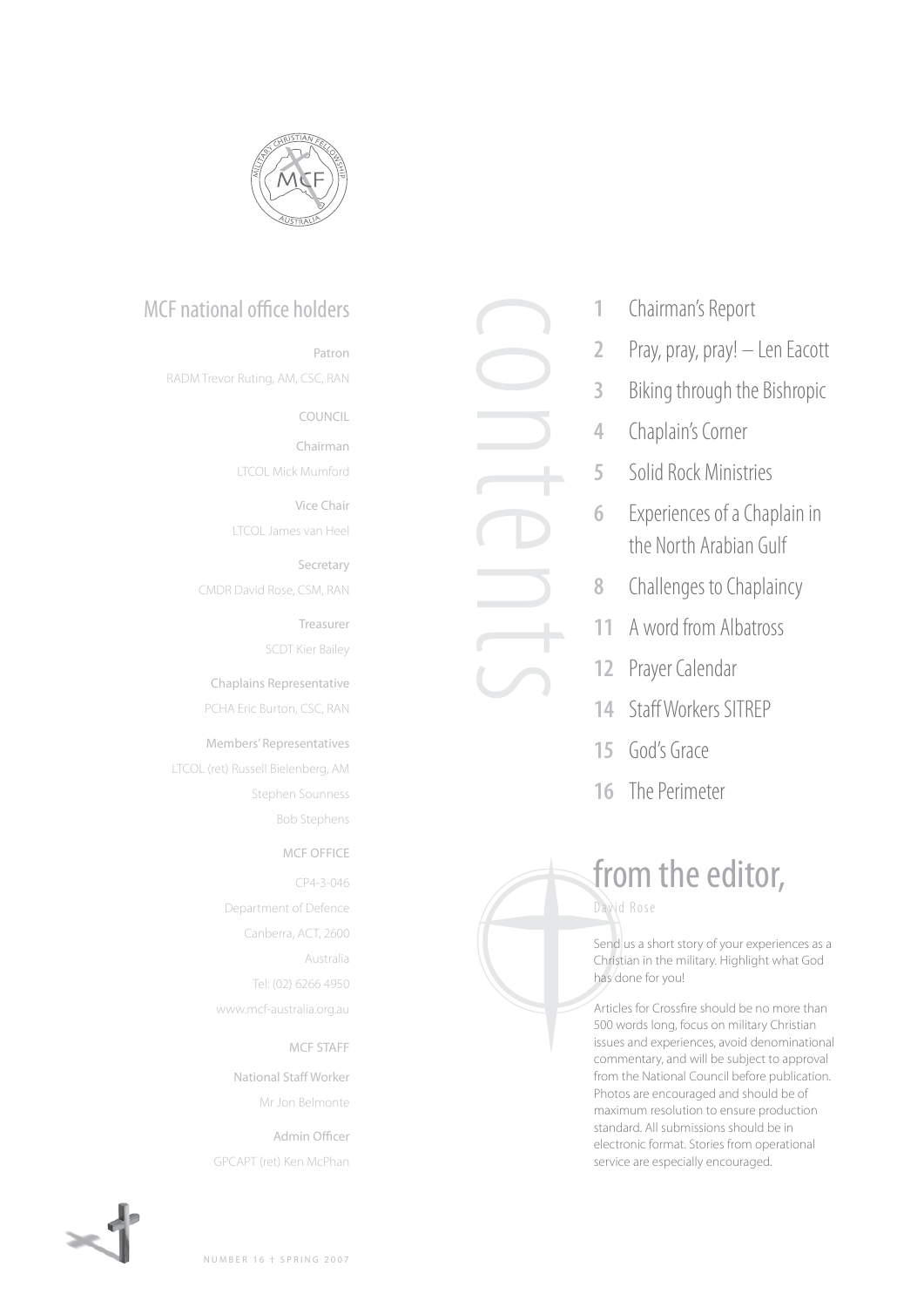# chairman's report

by Mick Mumford



Welcome to another edition of Crossfire, the ADF's only Christian magazine. Once again a great job from David Rose and the staff of Defence Publishing. In the last edition we finished our series on Ethics with articles from Cardinal George Pell and Bishop Tom Frame. In this edition we commence a new theme over the next year, covering each of our ministry objectives. In this edition the focus is on support to our Chaplains. Ever wonder what the ADF would be like without Chaplains? Ever wonder what service in the ADF would be like without the support of Chaplains? MCF believes the ministry of the Chaplaincy is vital to military Christians and indeed the success of the ADF. But who supports the Chaplains? We do! Recently I parachuted into Shoalwater Bay with soldiers from my Battalion as part of Exercise Talisman Sabre. Before we left our Padre, John Sanderson, said a blessing over us. Now, it is probably not a usual thing for most organisations in the ADF to have a Padre to bless the unit before they go to work, but it is for 3 RAR and always has been. And the response from the paratroopers? Noone laughs, solemn heads bow, eyes close, hopes are lifted for the success of the jump and the welfare of the paratroopers. Paratroopers face their own mortality every time they jump; that tends to focus you on what is important in your life. Fortunately for us, God is there, and his most visible presence is the Chaplain. It has been said that there are no atheists in foxholes. I don't know about that, I've been in some pretty Godless foxholes, but as long as the foxhole has a Chaplain in close support I doubt the number of atheists in it will increase! After you have read this magazine go and find your nearest Chaplain, tell them how special they are in the ADF and ask them how you can help. God has called them to this mission field, the least we can do is stand with them as brothers and sisters in Christ.

March hard for the Lord,

Mick Mumford Chairman

# congratulations

- › Len Eacott, AM Anglican Bishop to the ADF.
- › MAJ Thomas Bielenberg and his wife, Raylee, on the birth of their son Timothy David.
- › Our patron, RADM Ruting on his retirement.

## honours and awards

#### Order of Australia Member (AM) in the Military Division

Chaplain Peter John O'KEEFE For exceptional service to the Royal Australian Air Force as a Chaplain

#### Conspicuous Service Cross (CSC)

Lieutenant Colonel Michael Anthony MUMFORD For outstanding achievement as the Commanding Officer of Battle Group Faithful on operation ASTUTE

#### Conspicuous Service Medal (CSM)

Chaplain Timothy Noel BOOKER For outstanding service as the deployed Chaplain to Battle Group Faithful, Operation ASTUTE and the 3rd Battalion, The Royal Australian Regiment

Chaplain David Ernest JACKSON For outstanding service as a Chaplain to the Australian Army while serving with SASR at Swanbourne.

# who pays for MCF Australia?

MCF is funded by free-will and tax-deductible donations from its members and members of the public. Donations can be sent to the MCF office: MCF-A Department of Defence Campbell Park Offices, CP4-3-046 Canberra, ACT, 2600 Australia.

ADF members can make allotments to MCF (allotee number 122), or funds can be transferred directly from your bank account to the MCF account with DEFCREDIT (Account name: Military Christian Fellowship, BSB: 803-205, Member number: 66126, Account number: 20514572). Your contribution will help support the work of MCF within the Australian Defence Force.

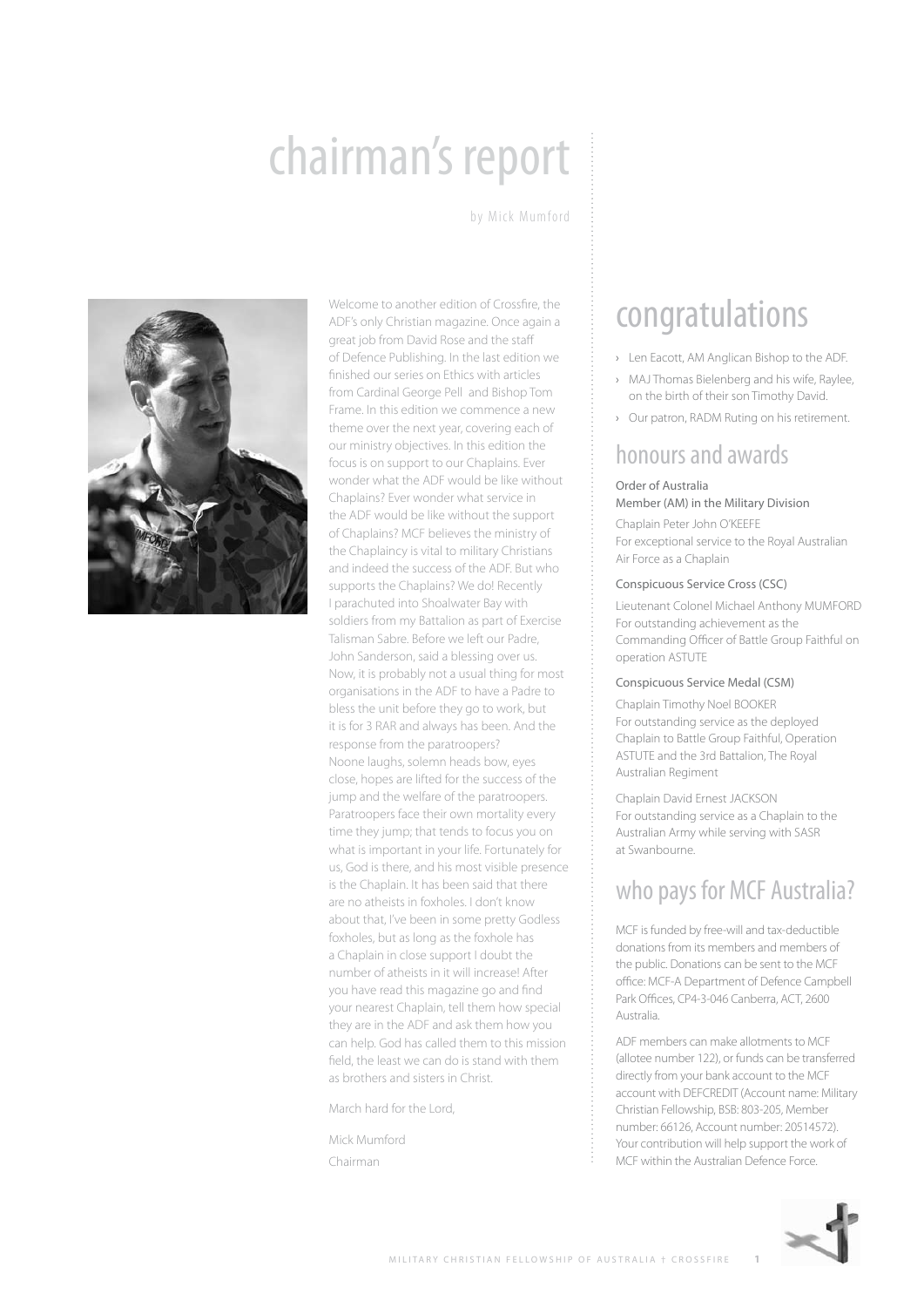

# pray, pray, pray!

by Len Eacott, AM Anglican Bishop to ADF

"…as you also join in helping us by your prayers, so that many will give thanks on our behalf for the blessing granted us through the prayers of many."

Mick Mumford asked that I might pen a few musings on how MCF members might best support the chaplains serving in the ADF. An extract from words of St Paul in his second letter to the Corinthians come quickly to mind, "…as you also join in helping us by your prayers, so that many will give thanks on our behalf for the blessing granted us through the prayers of many." (2 Corinthians 1:11 (NRSV))

Paul, in earlier verses, was reflecting on those times in his own ministry and in the lives of individuals and communities when the light of God's presence is faded or when problems prevail. He affirms that his ministry to others exercised only by the grace and power of God, is reinforced and strengthened by the prayers of others.

Paul is determined to accumulate every possible blessing for others to whom he ministers, and thus it is to supportive and encouraging intercessory prayer that he calls the people of Corinth.

I am convinced that God desires that His people are united in mutual intercession offered in the name of his Son, so the people of God serving in the ADF ought to earnestly offer prayerful support for the chaplains in their own prayers and ministrations to those sailors, soldiers, or airmen and women found to be despairing and hurt by life's experiences. And do so, not for our own glorification or thanksgiving, rather "that there may be a sea of upturned faces as a widespread thanksgiving goes up to God on our behalf for the gracious act for which He has done for us." (W.G. Rutherford, St Paul's Epistles to the Thessalonians and to the Corinthians)

So brothers and sisters in Christ, pray, pray, pray!

18 July 07

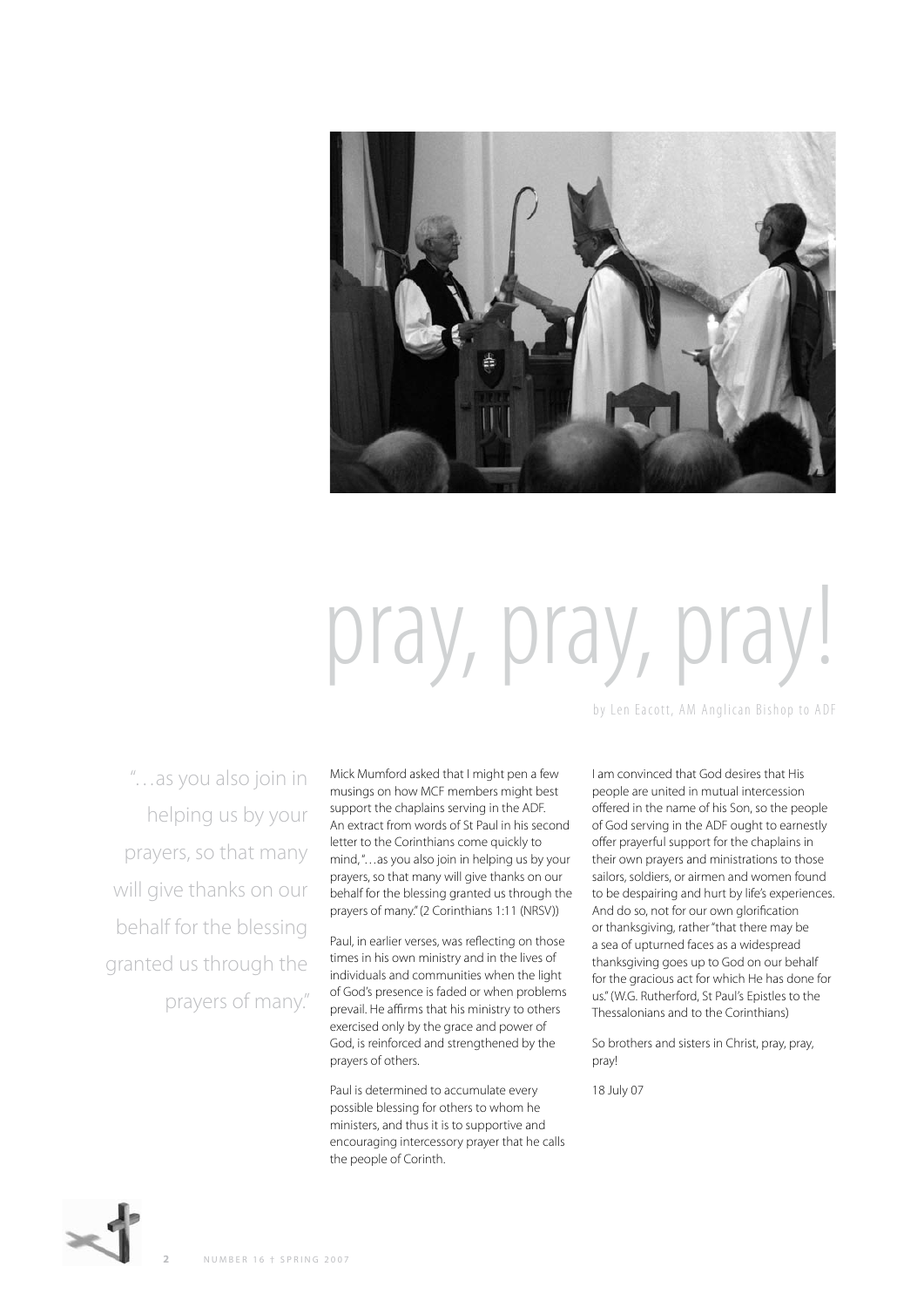# biking through the Bishopric three of the modes of Bishop Mark Burton







by LCDR Antony Underwood

The Padre's Bicycle has been an institution in the RAF and RAAF virtually since these services became armed forces in their own right. I know it has been in the RAF because 'the padre's bicycle' has been mentioned in a few old B&W movies (usually in the context of having been stolen).

And virtually every RAAF chaplain I've met has had this form of conveyance as a faster means of transport across the vast expanses of an air base than shanks's pony. It probably stems back to the era when automobiles were more expensive, less common and less reliable than they are today and priests or vicars became bicycle–borne, showing their adherents a cheap, reliable and healthy form of transport.

Two RAAF padres I can remember became familiar figures on their pedalpower machines – the Anglican a familiar sight on his Reverend's Rocket and the Roman Catholic priest (almost) omnipresent on The Chariot of the Gods.

I suspect bicycles achieved similar popularity with the clergy on major RAN and Army establishments… but perhaps less now than in the past. There are indications though, that one of the preferred forms of transport nowadays – at least for senior gentlemen of the cloth – is the motorcycle. Chap Burton joined the RAN Reserves around the turn

of the millennium but soon transferred to the PN serving in HMAS Cerberus before being sent for duties in HMAS Melbourne on deployment to the Gulf. Chap Burton returned to take up chaplaincy of the Recruit School at Cerberus before taking up duties, at short notice, on board HMAS Kanimbla for Operations Sumatra Assist I and II which followed in the wake of the tsunami and earthquake in Banda Aceh, Sabang and Nias.

He was chaplain aboard and ministered to the needs of the shocked dispirited ship's company of Kanimbla after the Shark 02 Sea King tragedy on the island of Nias in April, 2005.

As well as taking up motorcycling on his new Triumph, Bishop Murray plans to spend more time sailing, bushwalking and playing the most fiendish weapon ever invented – the bagpipes.

Pics show (I. to r.): Chaplain Mark Burton conducting Sunday service on board HMAS Kanimbla pic by LSPH Bill Louys; consecrated as a Bishop at the chapel of Claremont's Christ Church Grammar School; and astride his Kawasaki with retiring Anglican Bishop David Murray on his black Triumph Bonneville (with sidecar). (PICs courtesy of The Anglican Messenger)

# the MCF small group code of conduct

As a member of an MCF small group I will:

- 1. Respect the denominational differences of all Christians within the ADF. I will not argue denominational doctrine or question denominational beliefs.
- 2. Allow all members of the group an opportunity to speak regardless of spiritual maturity.
- 3. Respect rank during MCF meetings unless invited not to.
- 4. Invite local Chaplains, and members of other Christian groups, to be part of MCF meetings.
- 5. In group studies respect differences in bible translation and interpretation. Studies of the bible are not to involve books or passages of the Bible that denominations contest.
- 6. Apply wisdom in the demonstration of Spiritual gifting where there is potential to cause offence to members present.
- 7. Respect the authority of the small group leader, regardless of rank and uniform.



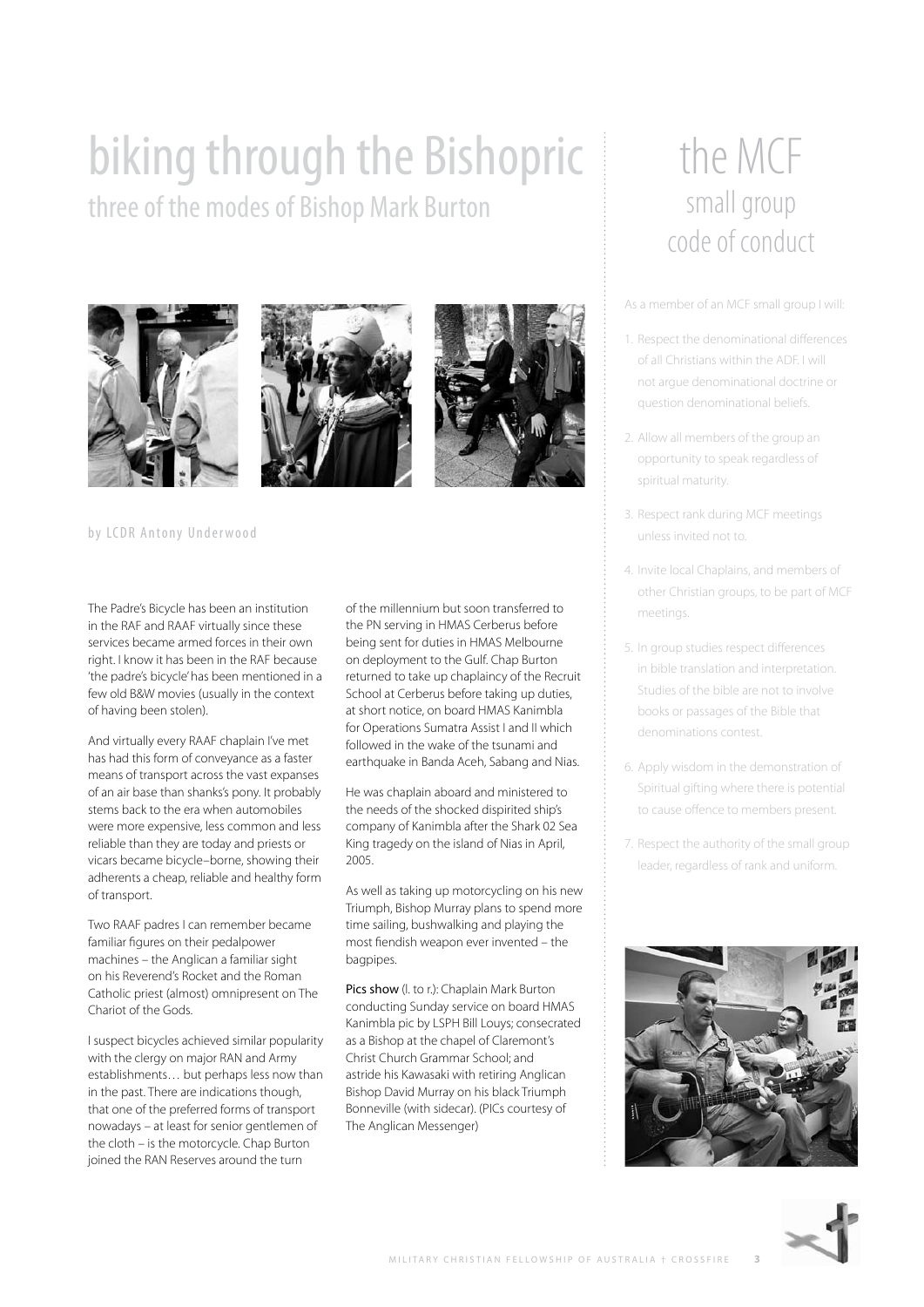### CHAPLAINS CORNER



# my story

by Principal Chaplain Eric Burton, CSC

We are taught from an early age not to talk about ourselves and yet there are times when we need to tell our testimony or story of how God has dealt with our lives. This is not boasting but a very powerful tool in helping others to discover faith The bible is replete with stories of how God has touched lives and each story, including ours, is the continuing great story of God's intervention in our lives I offer the story of my struggle to faith in the hope it will encourage you

I was baptised and confirmed in the Church of England – in England – as a young boy. I was 11 years old at confirmation and most of our class went through because it was the done thing – and I must admit that most of it went over my head. What confirmation did do though was to cement in my mind that religion must be important to some people. I bought a cross as a kind of good luck charm.

I emigrated to Australia and joined the RAN as a radio technician at age 15. During phase training I met a so called born again Christian – Lance – who repelled me. He was my cabin mate at HMAS CERBERUS and he was far too keen. What developed though was an appreciation that even though I did not believe his kind of faith – HE DID. After some months of being talked to by Lance I became unsettled in my unbelief. What was particularly annoying was the thought

that my 'good life' was not good enough for God and that I needed to believe in Jesus. After some confusing weeks I went to see the Chaplain. I was already impressed by the Moody Fact and Faith films that had been shown by the chaplains at recruit school, but secretly hoped that he would say that Lance was a fanatic and that I would not need to change. This was not so and I made a commitment to follow Christ by way of a tentative and stumbling prayer in the Chaplain's office

My father was in the Navy as a Communications CPO and when I went home to tell him I was a Christian he was disgusted. He believed that Christianity was for weak people and warned me to stand on my own two feet and not get mixed up with religion. He to church and wait outside. One day he went in, intrigued by the speaker, who was the manager of Sydney airport. He was uncertain how such a competent person needed God. The result was he made his own commitment that day. At that time I was at sea on the aircraft carrier HMAS MELBOURNE as a 19 year old – . I got a telegram that read "rejoice with me Son for I am born again". I was quite overcome because I believed that Dad was too tough for God and could not and would not be changed.

At sea a number of fellow sailors used to come up after relationship break downs and personal difficulties – I really did not know how to help them as I was young and had not even had a girlfriend at that stage

After a few years at the transmitting station in Belconnen, Canberra I had the sneaking suspicion that God wanted me as a full time worker for Him. I did not see myself as a clergyman but resistance was useless and so I left the RAN as a sailor and studied theology for three years. I came back into the RAN as a chaplain after 11 years and nearly 20 years ago now.

There are a couple of lessons and encouragements in telling the story of how God has touched our lives

- › never give up in prayer for family and friends
- › telling YOUR story from time to time; speaking it out will confirm it to yourself and others; perhaps you can ask your minister to tell your story in church next Sunday.

Be encouraged to keep going as you reflect on YOUR story.

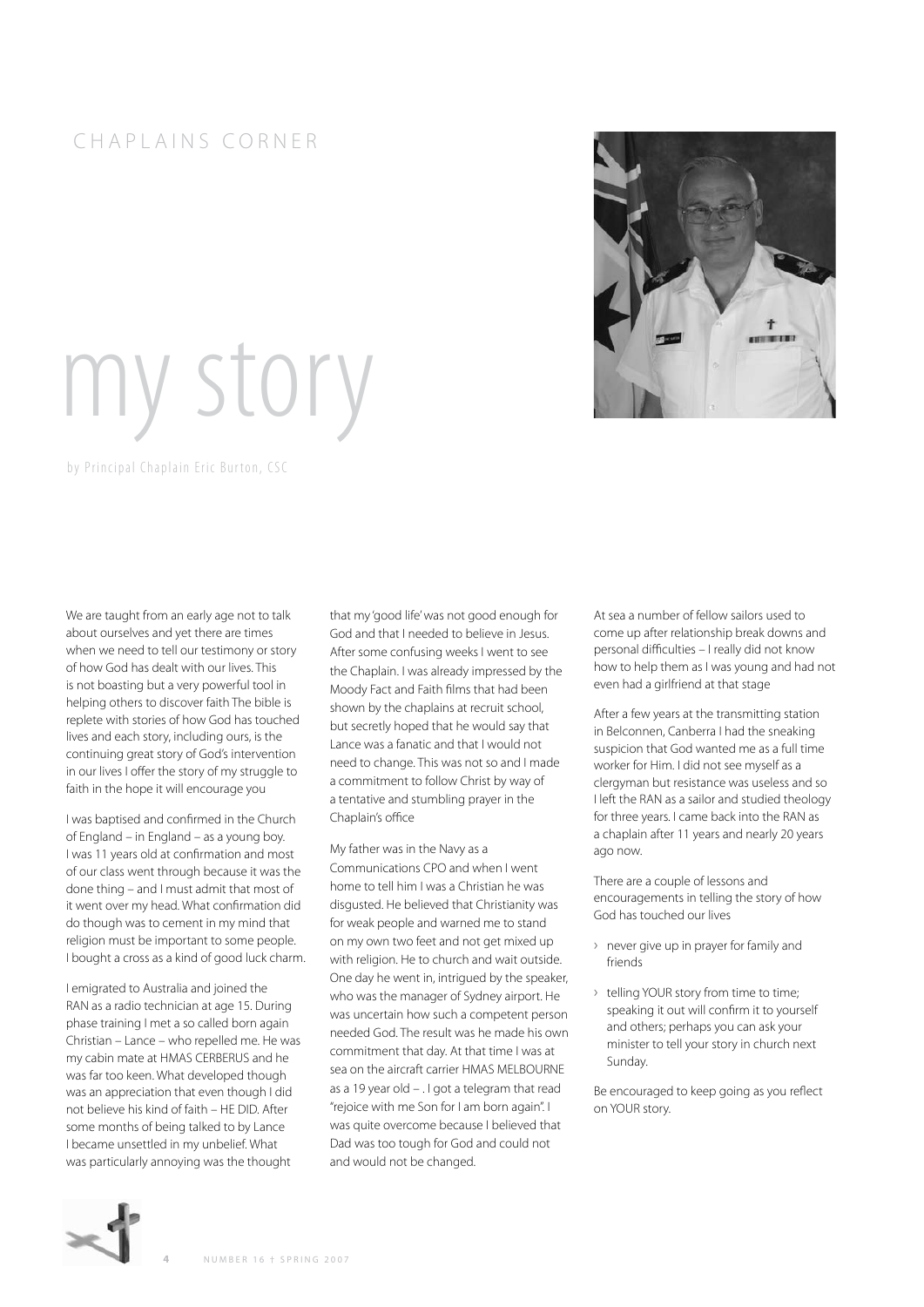# encouraging military wives to live Christian lives

by Janet Mumford



"Two are better than one, because they have a good return for their work: If one falls down, his friend can help him up. But pity the man who falls and has no one to help him up! Also, if two lie down together, they will keep warm. But how can one keep warm alone? Though one may be overpowered, two can defend themselves. A cord of three strands is not quickly broken."

In my last article we looked briefly at the fact that storms will come in our lives. The Bible doesn't say IF a storm comes, it says WHEN a storm comes (Matthew 7:24–27 and Isaiah 43:2–3). On the Base at which my husband serves there are always wives dealing with the "storm" of deployment. As I speak to the wives from 3 RAR I remind them that although deployment is never easy, it can be made easier when they have at least one friend. As our opening verse reminds us, two are better than one. When we have our bad days a friend can pick us up and encourage us. When our friend has her bad days we can pick her up and be an encouragement to her. The value of a friend is Biblical. A Christian friend is even more valuable as they can pray for us and offer a Godly perspective when we lose ours! Do you realise how many military wives there are who don't have a Christian friend? I'm sure that you are all aware that there are many struggling wives and girlfriends who would benefit greatly from a Christian friend. One day recently I was chatting with different military wives at separate events and each one made the comment "I know you understand". Each one has friends but was making the point that other military wives have a greater understanding of what they are going through than some of their civilian friends (as wonderful as they are). By the time I heard it the third time God had my Ecclesiastes 4:9-12 attention! For those of you who may think **Exclusive Munistries** 

you don't have much to offer another military wife, think again! Just the fact that you understand and that you empathise and are willing to listen may be all that they need. We should never underestimate the ministry of encouragement that we can give by listening and offering some uplifting words.

As Christians we need to have other Christian friends who can encourage us and lift us up, but can I challenge us to also consider how we can be a Christian friend to others: women who have never had a Christian friend; women who are lonely; who are facing storms; who are struggling in some area of their life. Of course it is often a sacrifice to step out of our comfort zone (particularly when we might be facing our own storms) but isn't that what we are called to do? We are called to be the salt and light in the world and we can only do that as we reach out to others with the love of God (Matthew 5:13–16). We have opportunities to reach military wives with that unfailing love in ways that many other Christians don't. There are women who are hurting, will we be the hands and feet and heart of Jesus and go to them?

Shalom, Janet Mumford solidrockmin@optusnet.com.au



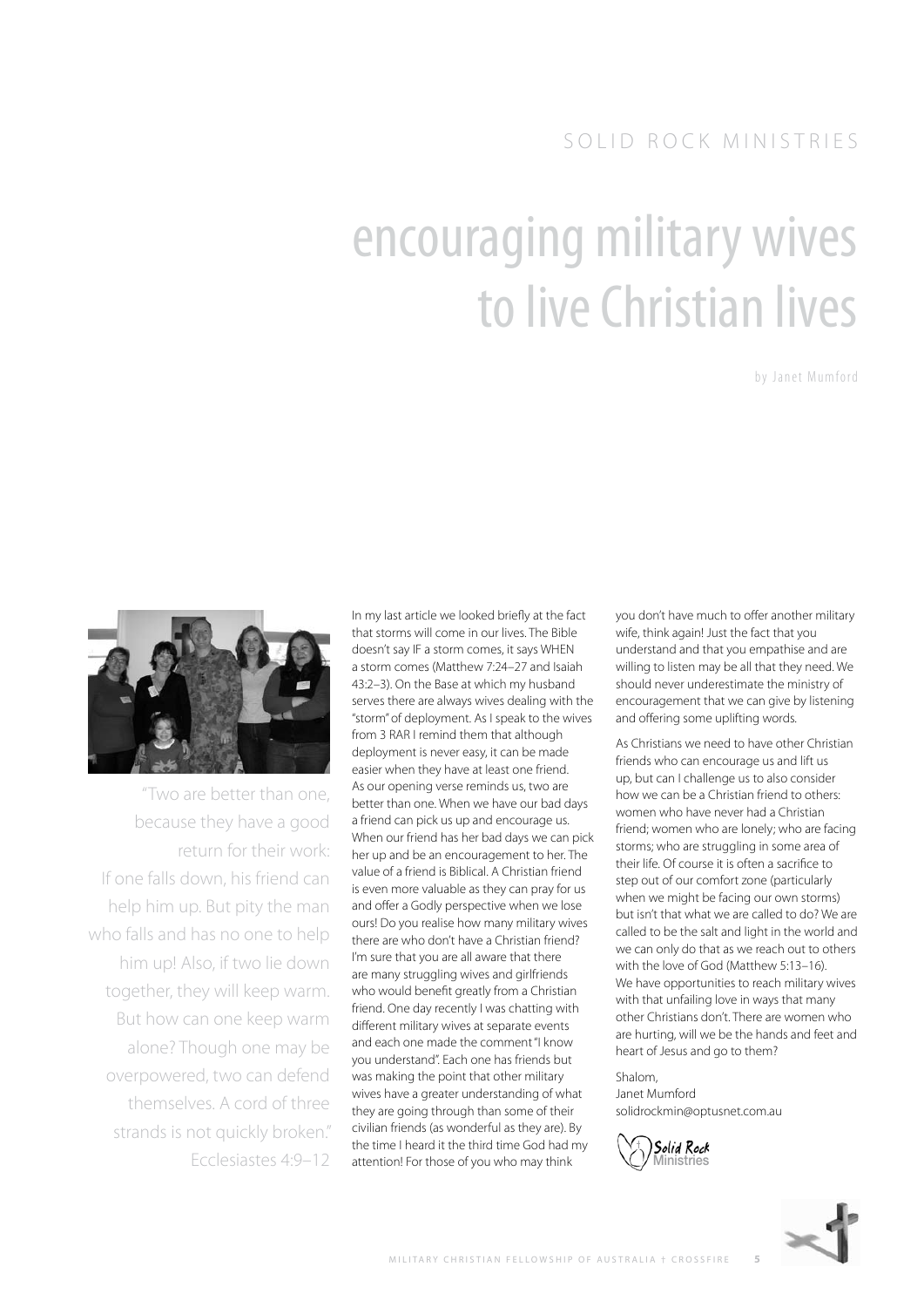# experiences of a chaplain

by CHAP Clyde Appleby, RAN

Participation in the weeks of intensive work-up training and assessment was a very demanding time for all onboard HMAS TOOWOOMBA, including myself. In a real attack, the Chaplain would be very busy giving comfort to the injured and attending to the dead and dying. Not being able to realistically exercise these ministries left me looking for other ways to 'pull my weight' whilst remaining free to attend to casualties. Nevertheless, the opportunity to integrate into the ship's company, to become part of the team, was invaluable and by the time that we sailed on 4 January 2007 I felt a part of what seemed like a very friendly ship's company.

Soon after sailing, I commenced a weekly Bible Study with five or six officers and sailors regularly attending. In addition I started a nightly encouragement e-mail (short bible passage, reflection and prayer) which I sent to the 'Toowoomba Fellowship Group'. This group started with nine and was to grow to 28 as I added names, including officers and sailors that I met on other coalition ships in the Gulf. Both of these activities were a blessing for myself and, I trust, others in the groups.

Establishing a routine once we sailed was important. Each day I place into Daily Orders a 'Chaplain's Thought for the Day' and historical items for 'This day in the Navy'. Walking around the ship just to be available to the sailors and to continue to develop relationships was an important activity each day.

Other regular activities included pastoral counselling, the need for which varied throughout the deployment, and presentation of material on life skills, the Muslim culture, and the emotional cycle of deployment either at Divisional meetings or in Daily Orders.

Church was held in the sickbay twice a day every Sunday at sea. Serving on the lunch line in the galley was a pleasant activity that not only helped the cooks, but also provided another opportunity to talk to sailors.

All of this kept me very busy and left little time to get bored.

I always maintained that I never had 'nothing to do' – whenever there wasn't something else to do, then I would get out to engage in 'a ministry of presence'. Although not the healthiest place to be (passive smoking dangers) the 'smoking pit' was often the best place to get into conversation with the sailors.

Our patrols were very much the same thing day after day for about three or more weeks without any break as we protected the oil platforms and conducted ship boardings. For most of the officers and sailors, the days were very tedious, and tiredness would set in with the long watches that they kept.

Tiredness led to reduction in tolerance and so we had to constantly watch morale. The only things to break the monotony were the occasional replenishment at sea to top-up fuel, stores and fresh food.

Most of the time, the sailors would be just looking forward to the next port visit, when they would have a chance to catch up on sleep and have a little fun. Many of them would book into hotels whenever they had leave while in port, so that they could enjoy some respite off the ship. It was interesting to see how the simple little things in life became so valued – things such as being able to shower for as long as you like, not having to wear thongs in the shower, and being able to sit in bed and watch TV.

Mail was regularly received, either from the replenishment ship or by helicopter. Parcels from home were always received with joy

and anticipation. Even though I did not really need anything, it was always exciting to receive a package to open. Whenever there was no package for someone, I would see the disappointment on their face.

When in port, I would usually go to an Anglican Church service ashore. This gave me an opportunity to enjoy a full worship service and to receive some feeding for a change. I always met some interesting people, mainly British expatriates; and would learn something about the side of life kept hidden from the tourists.

Some of the other ships in the area, particularly the US Coast Guard (USCG) cutters and some US Navy ships, did not have a chaplain onboard. So, on occasion, I would be transferred by the 'Holy RHIB' (rigid hull inflatable boat) to lead church services and provide pastoral care. These were always times of blessing for me. Just to get off the ship for 'a drive in the country' (as I called it) was a blessing in itself.

Celebrating Easter in the middle of the Muslim world, and close to where the events actually occurred, was an awesome experience. One service on the focsle of a USCG cutter while surrounded by many local fishing dhows was, I thought, a great witness to the Muslim fishermen that Christians also take time to worship God and pray. Another service on the flight deck of a USN ship was also an experience that I will always treasure. The lay leaders had planned a great service with music and singing, including a very moving solo on the Easter events and singing of The Old Rugged Cross, which I led.

Other memorable experiences were a Nias Memorial Service held on our upper deck just before sunset, and an Anzac Day Dawn Service held while alongside in Abu Dhabi.

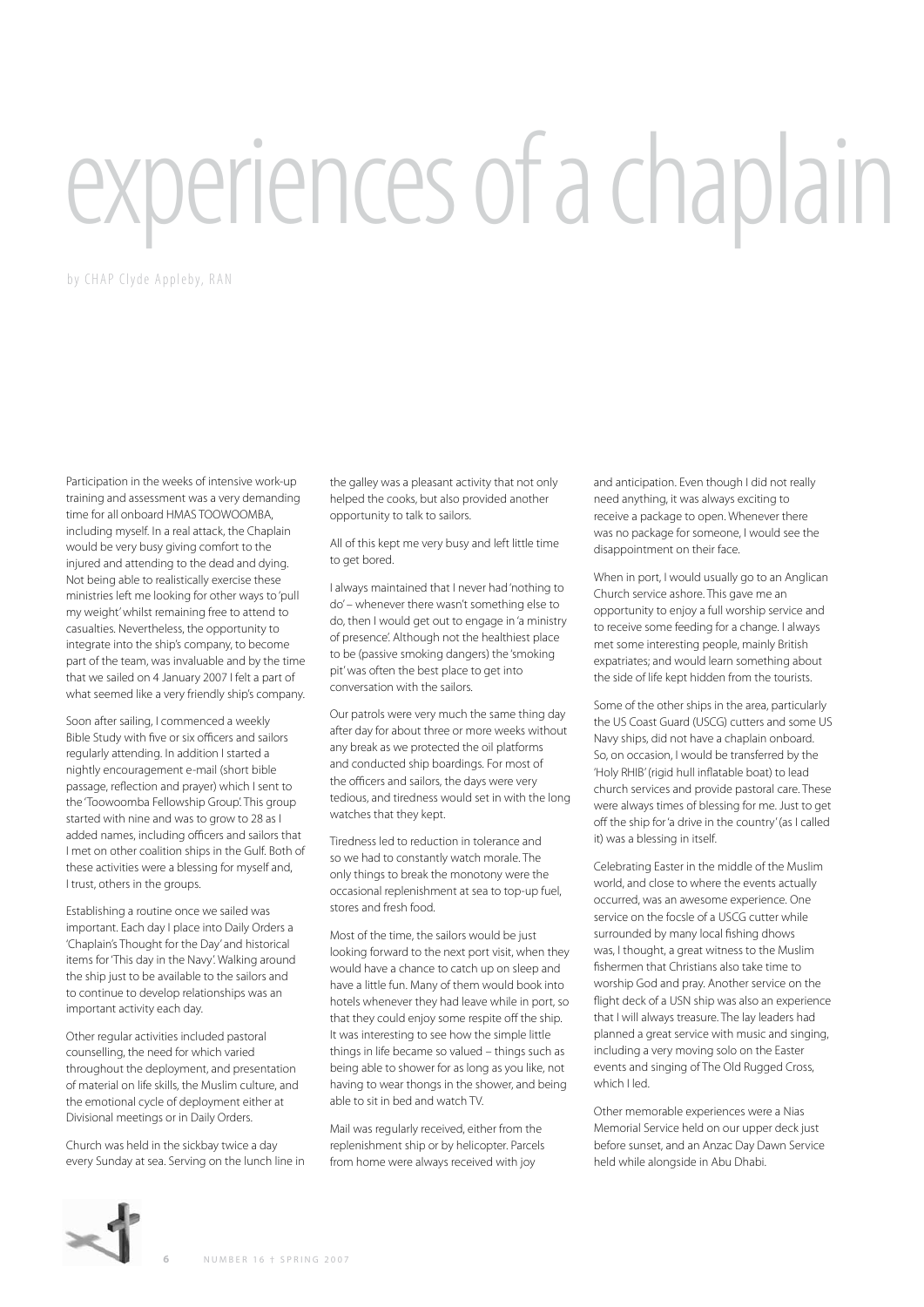# in the North Arabian Gulf

Celebrating Easter in the middle of the Muslim world, and close to where the events actually occurred, was an awesome experience. One service on the focsle of a USCG cutter while surrounded by many local fishing dhows was, I thought, a great witness to the Muslim fishermen that Christians also take time to worship God and pray.

A question often asked is, "Who cares for the carer?" ie what ministry support is there for the chaplain at sea? It is really up to the individual chaplain to maintain his own spiritual health and growth. Internet connection, which might otherwise have provided opportunities to log onto church websites, was limited and very frustrating. I found that the Anglican 'Daily Services' in the Anglican Prayer Book were very helpful, as were daily devotional readings.

Mutual pastoral care among all chaplains in the operational area is important. I always sought to establish e-mail contact with the other chaplains and whenever possible, while on patrol, I would visit other chaplains or host them onboard my ship. One of my most valued moments was an opportunity to read Morning Prayer together with a RN chaplain.

On Toowoomba I was very much blessed by being well supported by my CO and the HODs, and I had a very cooperative cabin mate. On the other hand, a chaplain on another Coalition ship was inhibited in effectively carry out his ministry through having to share a cabin with an officer who would not willingly allow him to use the cabin and laptop.

I believe that prayer support when in ministry is essential. I was blessed to be supported by faithful praying folk from three churches, as well as my immediate family. However I was inhibited in providing specific prayer requests because out-going e-mails were often stopped by the OPSEC (Operational Security) system and were then read before release.

Nevertheless, I believe that the fact that this deployment has proven to be such a valuable experience, with so many blessings, is due very much to the prayer support of my 'land based support group'.

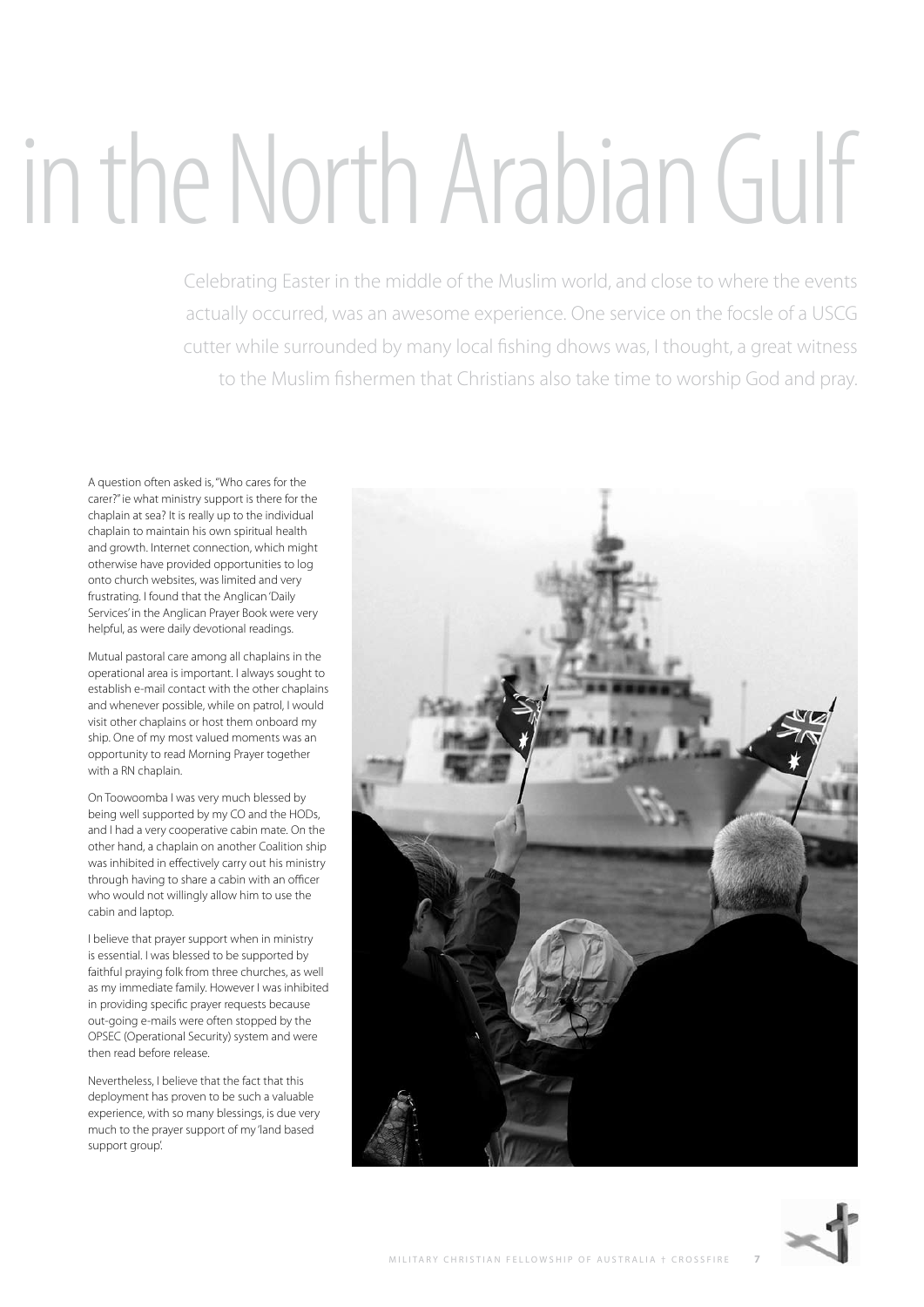# Challenges to Chaplaincy

presentation to the ADF Christian forum | held at ADFA 15 November 2006

At the National Emergency Services Memorial in Kings Park, inscribed on the rear side of the memorial we find the following words:

GRIEF HUMANITY COMMUNITY HOPE VIGILANCE READINESS COORDINATION SERVICE HUMILITY VOLUNTEERISM PREVENTION COOPERATION CAMARADERIE TRUST CAPACITY AWE VULNERABILITY COURAGE SKILL COMPASSION SUPPORT HONOUR RESILIENCE RECOVERY SPIRIT

Enduring qualities that described the service of the Emergency Service encapsulating the spirit of its service within our community.

These qualities, in addition to our own ADF values, describe well the distinctive character of ADF ministry and Christian service.

Perhaps with the one addition: Faith

# ADF Chaplaincy

## It's Core Description: UNITY IN MISSION

#### MISSION:

To Witness to the Kingdom and work for its spread in the ADF

To be Apostles and Disciples of Jesus Christ witnessing to his death and Resurrection in our lives

To bring military members and their families to Jesus Christ

To establish the mission of the Churches in the military environment

To support military members and families in living out their Christian

Vocation incorporated within their military vocation.

To witness as a team of chaplains to the gospel imperative:

Jn 17:21: *May they be one Father, as you and I are one.* 

#### UNITY:

KINGDOM imperative ……Powerful Disunity – scandalous and destructive to mission and ministry

The Chaplain is a person of COMMUNION



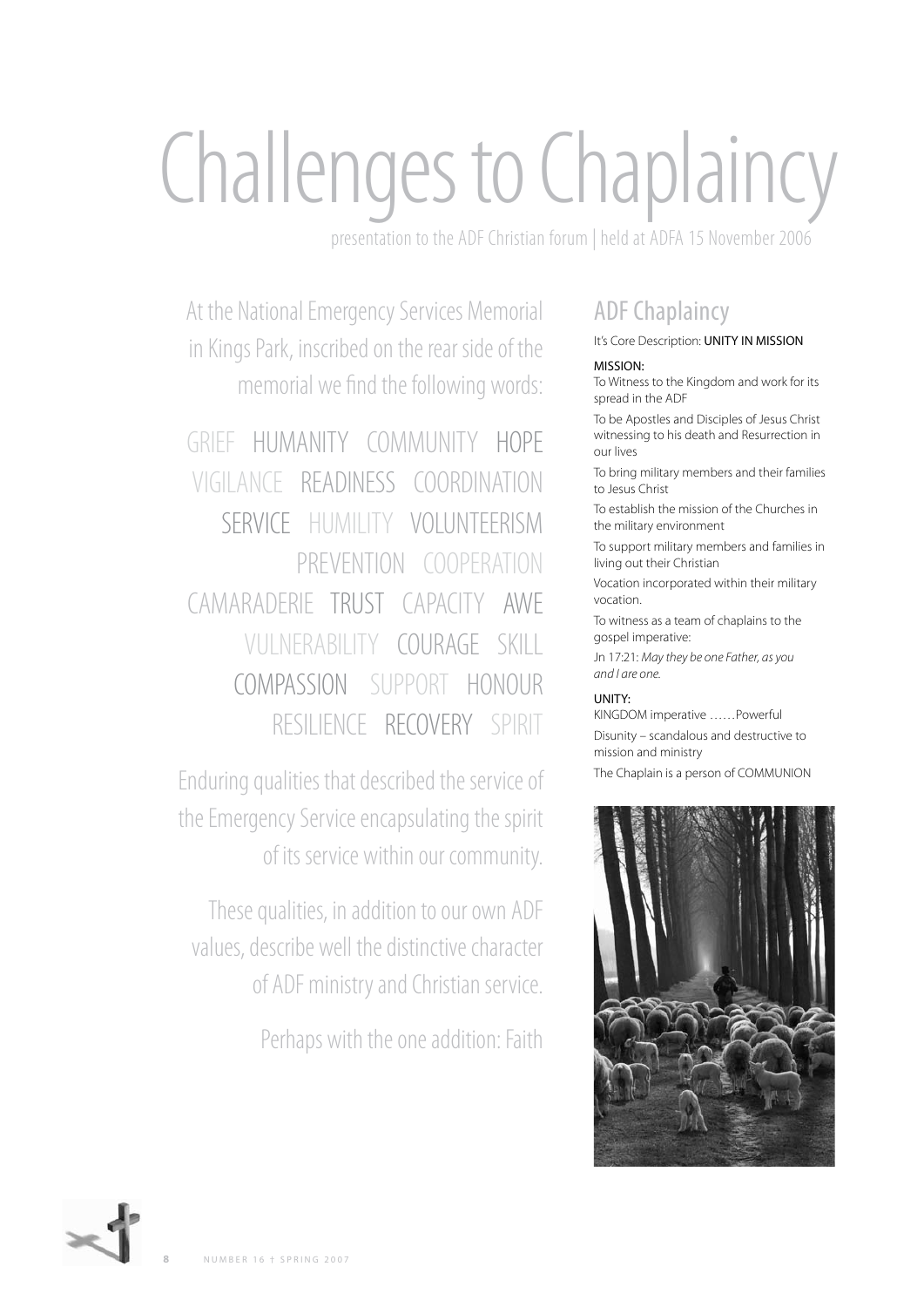

#### by DGCHAP-AF, Chaplain O'Keefe

## Hallmark of the ADF Chaplain

#### 1. A Person Of God

In words adapted from the Book of Sirach: *In the midst of the Church he opened his mouth and the Lord filled him/her with the Spirit of Wisdom and Understanding.* 

In the midst of his people the Chaplain sanctifies and leads his people ….. *Role of teacher, teacher, sanctifier and pastor and servant.*

A shepherd in the midst of his/her flock.

#### Two Perennial Images:

*NT: the Chaplain, Priest and Pastor - In the midst of his/her people*

*The Last Supper Image: the Chaplain like Christ ties an apron around his waist and begins to wash the feet of those he serves.*

The Chaplain, a person of God among men and women in the ADF must often walk a tightrope in maintaining the right balance in his/her relationship with God and his/her involvement with God's people.

The balancing of a hyper-active pastoral life that needs to flow from and be nourished by a strong interior life.

The chaplain must be seen as a man of spirituality and solid prayer.

The Chaplain needs to establish himself/ herself as a person of God, first and foremost, as a military officer in second place. He/she combines two vocations: Consecrated person and the vocation of a military officer.

Young people and members of the ADF will be drawn deeper into faith and to vocation if they see the chaplain as a man of deep spirituality and sincere prayer as exemplified in his personal peace, articulated through his godly and mature wisdom and action.

Unlike most pastors and ministers within their church structures, the full time ADF Chaplains are removed practically from the support offered by a strong ecclesiastic community or parent Church structures. He or she can lack a Church framework to balance his/her interior life and the demands of pastoral ministry in the ADF.

#### 2. Missionary vocation

*ADF Chaplaincy is a vocation within a vocation,* a truly missionary vocation.

In most cases 75% or more of our people in uniform are young adults 18-30 years.

They reflect cultural and religious attitudes of people of their age –Some of which confront us: Moral relativism, religious indifferentism, materialism, hedonism etc.

Yet the landscape is not bleak:

This generation of young adults is seen as one of believers but not belongers.

They are open to things spiritual… do not have an overt hostility to establish religion but relatively few are interested in joining a religious denomination.

To reach this group with the Gospel of Jesus Christ and with the gifts of the Church is truly a missionary challenge, well worth all the resources, effort and expertise we invest, and the ADF invests through ADF Chaplaincy.

But it demands a *missionary attitude.*

#### 3. A pastoral person

To be an effective pastoral person, a chaplain must be or have:

- 1. *A clear understanding of his/her vocation to ministry –* See it as the pivotal, integrating element in his/her life, one centred in prayer and with an abiding love of people.
- 2. *Be of human maturity and commitment:*  He/she needs to know the depths of the human heart, be able to *create trust and cooperation, and express serene and objective judgement.* Be a *bridge* rather than an obstacle to others in personality and temperament so that others may meet Jesus Christ. As a *person of communion,* he or she must be able to relate to others, be perceived as *thoughtful, loyal, respectful of every person and honest.*

*In dealing with people of different religious outlooks and cultural diversity,* there is no excuse for ignorance or prejudice, he/she needs to be open, flexible and common sensed, qualities that can't be presumed in every minister even after years of ministry.

- 3. Have a *proven pastoral track record* in order to be an effective pastoral person in the military environment made up of professional, competent and well trained people.
- 4. Come to *know well, respect and use* for the benefit of his/her pastoral mission, the *traditions and ways of the military culture. The chaplain needs to be immersed in the military culture.*
- 5. *Possess a well educated moral conscience* so as to situate himself/herself both as the bridge, advocate and prophet of Christian and human values in a military organisation. He/she ministers in supporting ADF members to form and exercise their moral conscience in the necessary choices that they must make.
- 6. *The Chaplain is called to be a agent of peace and justice,* exemplifying Kingdom values, the call of Jesus and representing his/her church's mission in the world.
- 7. *Vocation of Service:* The Chaplin needs to exemplify the Call to service in Christ. This empowers the call to service within the ADF culture.

#### 4. Denominational identity

All ADF Chaplains come from parent Faith Groups, represent their Churches in ADF ministry and are grounded in the traditions of their particular faith group.

The Churches have always willed to provide for the spiritual care of military personnel and their families for they form a distinctive social group that requires a concrete and specific form of pastoral care.

Each chaplain is sent and commissioned by their parent church to minister, provide religious rites and sacraments and pastorally care for ADF members whose vocation is custodians of peace and justice in the ADF.

Each chaplain is obliged to remain steadfast to his vocational commitment as a minister/ priest of his/her Church and as such to renew constantly priestly vows and commitment to ministry within the parent Church.

His/her identity as a chaplain is found in the Church's 'setting aside' for ministry with in the ADF.

continued next page

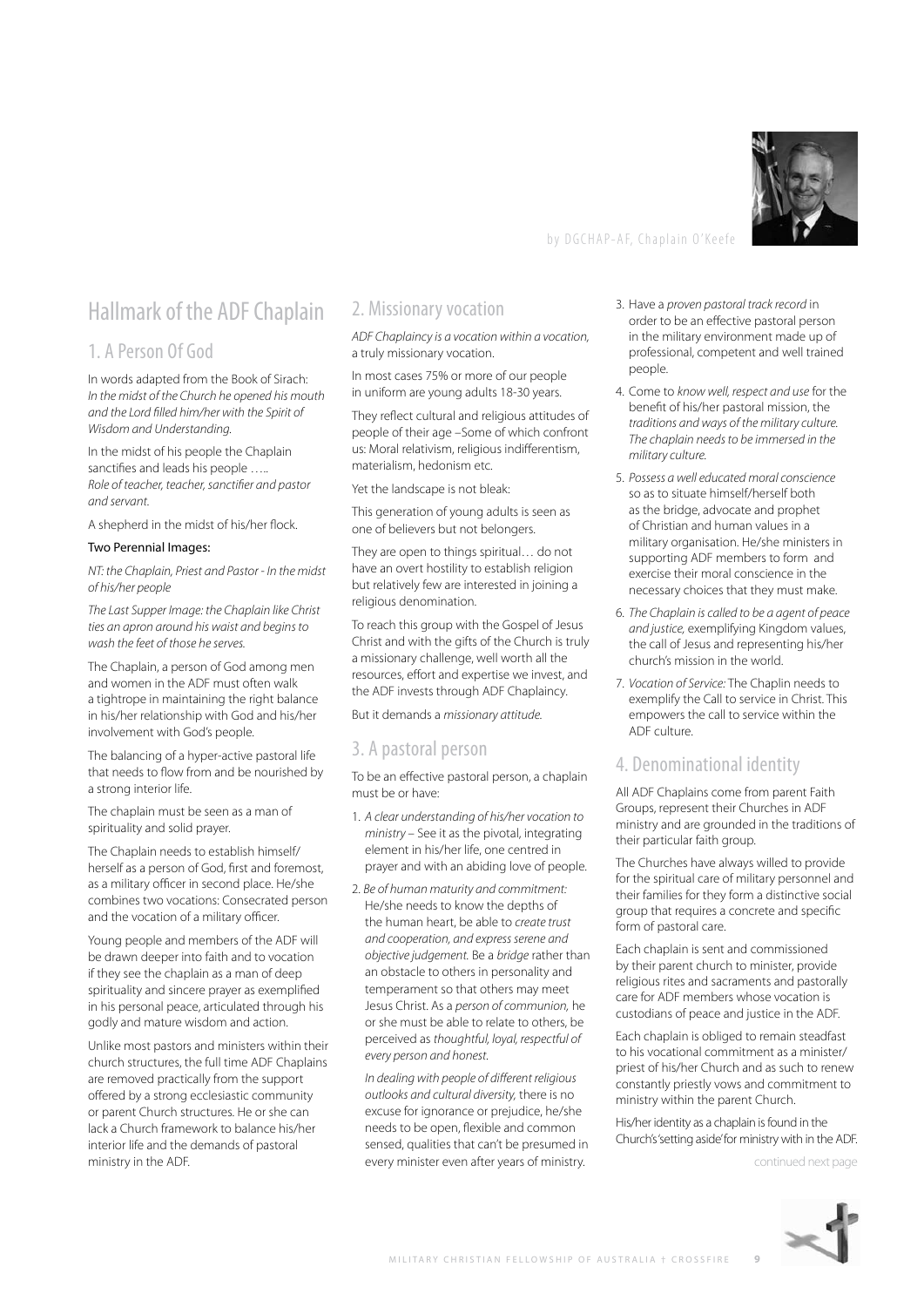# ADF Chaplaincy

continued from page 9

### 5. Ecumenical framework

There can be a temptation that the chaplain's denominational belonging be subordinated to a 'general' non denominational ministry which some advance as the unique element of ADF ministry.

Whilst our ecumenical environment in ADF ministry is a real plus, valued and vital witness to the Kingdom and certainly appreciated by most chaplains, it constantly requires working at, effective teamwork, basic respect for one another's traditions, trust and openness. We grow through each other and our world/ religious view enhanced.

True ecumenism guarantees deep respect for each other's faith group allegiance including its doctrine, principles of faith and religious practices.

#### 6. Formation /teaching mission

Chaplains are called to be disciples of Jesus Christ and apostles, pastors, shepherds, evangelises, leaders and teachers within their respective faith groups and across the ADF...

Given the operational tempo of the ADF at present, it is so easy for the chaplain to be so caught up in his/her training for deployed ministry, that other needs cannot be met including family ministry and the training/ formation of lay/non ordained members of the ADF in the Faith.

There is a requirement to evangelise and re-evangelise a most promising segment of our church membership which is often preevangelised by the natural virtues inherent in our military ethos.

This is a priority which cannot be over looked.



It requires that each chaplain be free to minister denominationally in the first instance and facilitate for the other so that we cooperatively work together expressing our diversity and richness in unity.

Effective team ministry is built upon a wholehearted respect for each other's faith group traditions and cooperatively working together in unity of purpose for the good of our people.

Undue proselytisation is not acceptable.

Every member of our church represented in the ADF has the right to expect that he/she be given Christian formation whilst serving as a member of the ADF by the ADF Chaplaincy services.

Given the necessary and appropriate employment of increasing numbers of laity in forms of ministry today including aspects of peer to peer ministry, faith group liaison contacts, faith educators, special ministers etc, priority needs to be given to developing strategies for forming, maintaining and supporting these members of our faith groups, both ordained and non ordained, in mission.

# Obstacles to effective ADF **Chaplaincy**

Chaplains can loose the edge, their religious identity and drift from faith group identification some obstacles to effective chaplaincy include:

- 1 Loss of vocational intent/focus
- 2 A fragmented Chaplaincy Lacking focus, leadership, structure and unity
- 2. Hyper active pastoral ministry devoid of prayer and interior spiritual nourishment.
- 3. Social Worker mentality
- 4. Careerism
- 5. Excessive individualism v Team
- 6. Functionary v Evangelizer
- 7. Lack of faith group care through RACS
- 8. Lack of self care

ADF Members with their families are sought to live their Christian vocations as *servants and custodians of people's security and freedom.*  When they truly exercise their military vocation, ADF members truly contribute to the *establishment and maintenance of peace.* 

The Christian Churches serve military members and their families in the provision of chaplains from the various faith groups so as to enable members to exercise their basic right to the practise of faith.

Through the best possible delivery of pastoral care, chaplains assist members in their Christian growth as military members through the provision of worship and ritual, a ministry of presence and in support of trusting relationships, marriage, family life and career.

The Chaplain has the obligation to remain committed to his/her consecrated vocation, be the devoted pastor in providing the best possible pastoral care for ADF members so that the men and women of the ADF can grow in personal holiness and exercise their vocation calling as peace makers and agents of security and freedom on behalf of our nation.

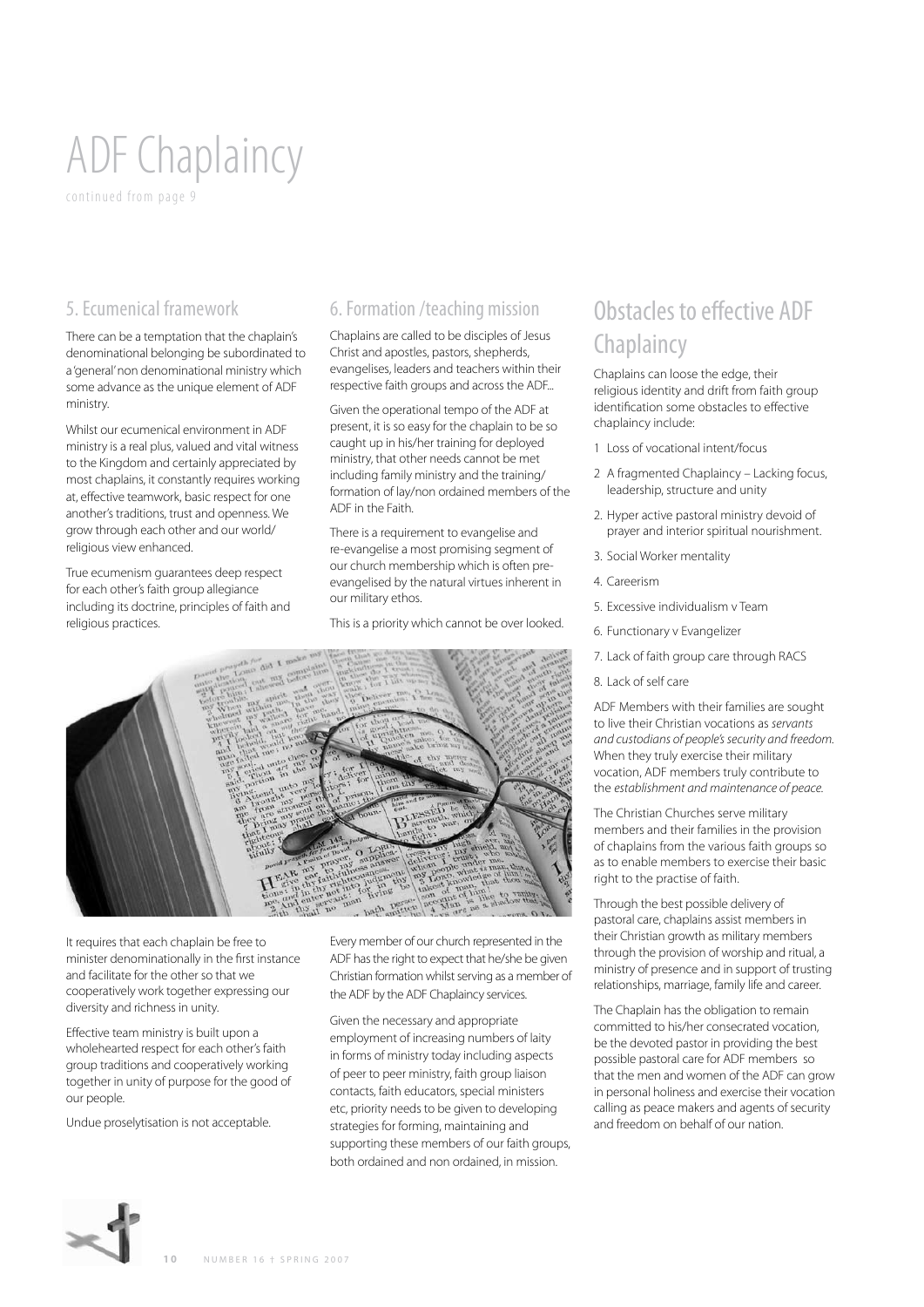# a word from albatross



by Naomi Spencer

In this meditation I am quoting from Scripture Union Bible reading notes, Closer to God, from 2005. I do hope you can experience a refreshing with it.

'There's a river. It's wide, clear, deep and full of life. Its water is fresh and crystal clear and, unlike most rivers or seas, clear water doesn't mean it is barren. It carries life and it gives life. Life courses through it. This river moves with purpose. It doesn't meander aimlessly, it surges forward with expectancy. If you didn't know any better, you'd think it was joyful, the way it ebbs and flows along. The creatures it sustains certainly are – fish leaping, otters playing and there are people enjoying this river too. Swimming, plunging, just floating along in its current, gazing up at the deep blue sky above.

But not everyone's enjoying this river. There are some who stand on its banks. They're being left behind. Don't they realise what they're missing? Why won't they join in? Why won't they ease themselves gently into the water? They seem to be afraid. Perhaps they feel unworthy or guilty, thinking they don't deserve this privilege. Their feelings / thoughts hold them back like an invisible ball and chain.

Close your eyes for a moment and imagine you're standing on the river bank. How do you feel about this river of life? The Spirit is calling you to immerse yourself completely, to get drenched. If you're afraid or feel you don't deserve such an honour, visualise Jesus himself inviting you in. He knows all your fears and failings, but still you are welcomed.

Now, imagine how the crystal clear, cool water would feel on your skin as you begin to wade into the river. It's unbelievably refreshing! Feel the weight of your body being lifted from you as the water starts to carry you. Let go of all your concerns, all your thoughts, everything that makes up your life. Give them to Jesus. Just 'float' there for a while, enjoying his presence.'

At MCF we love to encourage everyone in their faith walk. We don't always have the answers, but we trust in God's provision.

#### Now for a riddle sent by someone

Eighty percent of Kindergarteners solved this riddle, but only 5% of Stanford graduates figured it out! Can you answer the following question?

#### What is it?

- 1. The word has seven letters...
- 2. It preceded God...
- 3. It is greater than God...
- 4. It is more evil than the devil...
- 5. All poor people have it...
- 6. Wealthy people need it...
- 7. If you eat it, you will die!

Did you figure it out? Try hard before looking at the answer. Have you got it yet? Give up?

The Answer is: NOTHING! NOTHING has 7 letters. NOTHING preceded God. NOTHING is greater than God. NOTHING is more evil than the devil. All poor people have NOTHING. Wealthy people need NOTHING. If you eat NOTHING, you will die. Don't feel bad if you have to admit that you couldn't solve it and had to look at the answer.

Each of us is a vital thread in another person's tapestry; our lives are woven together for a reason.

MCF meets every Tuesday during school term at lunchtime at the Chapel's Overflow Room at HMAS ALBATROSS for fellowship, sharing and prayer.

All welcome. Enquiries to Kath at ext 1535 or Naomi Spencer, MCF Area Representative at naomi@shoal.net.au

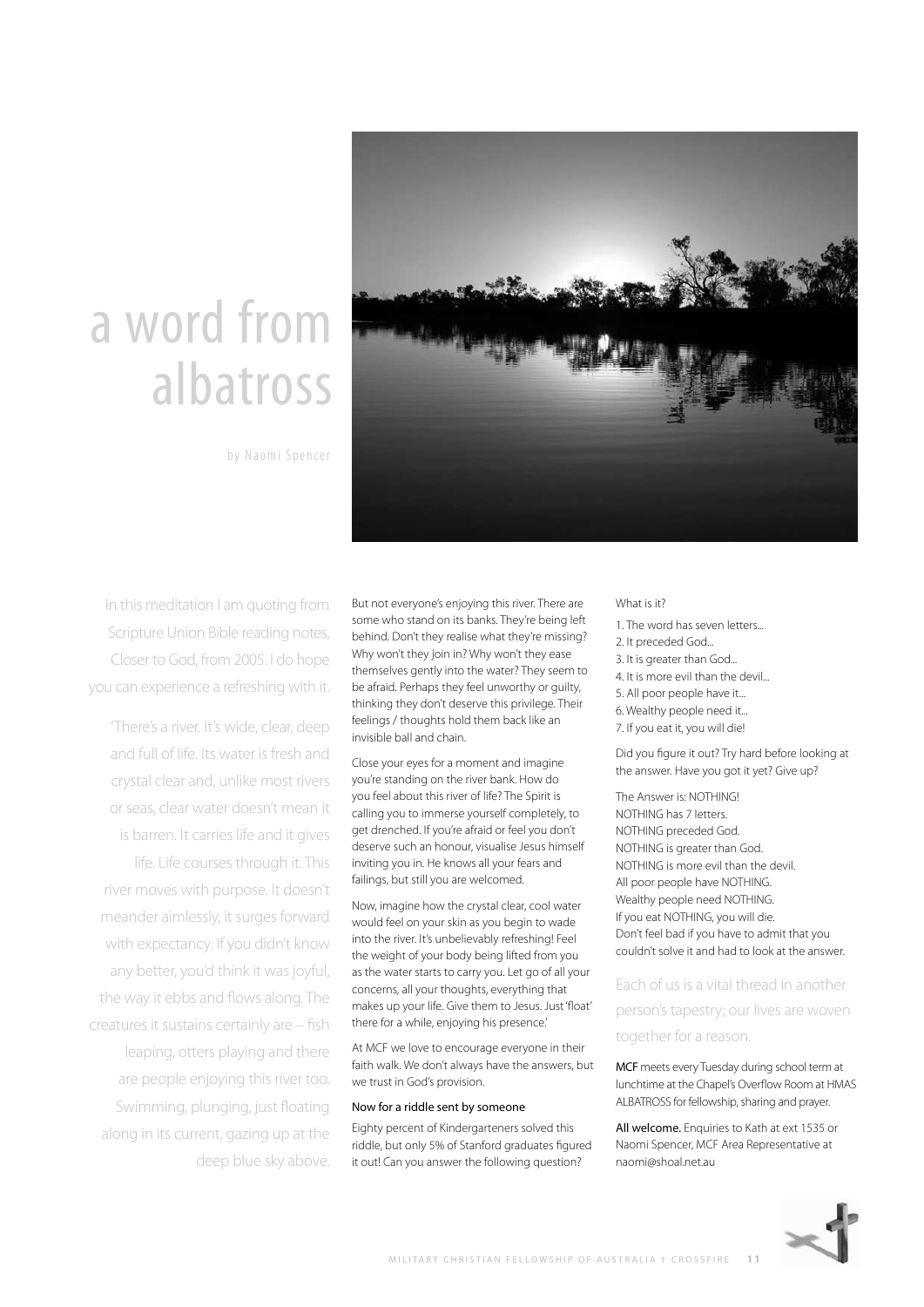# MCF PRAYER CALENDAR September – December 2007



Bless you and thankyou for continuing to pray for MCF! We ask that you pray the points on this calendar once a week, on the week commencing the date listed. Each week has three points, the first relating to all those in Defence, the second relating more specifically to members of MCF, and the third relating to other Christian organisations who also minister and witness to Defence personnel. Our unity with these other organisations is very important. We are all part of Christ's body and each serve a different function to His glory. It is wonderful to be able to bless these organisations with prayer and practical support.

## 3 September

- › For strong partnerships and anointing on the relationships between chaplains, local churches and military Christians.
- › For those chaplains who are MCF members, that they would be supported and encouraged by members of the MCF.
- › Fighting Words. Pray for Mike Hanlon to have the mind of Christ as he leads this ministry. Pray for many to receive salvation through this ministry.

## 10 September

- › For Chaplains within the ADF. For opportunities for them to share the gospel, for hearts and minds to be open as they do so. For Christ to speak through them as they meet with and counsel members of the ADF and their families.
- Retired MCF members. That their gifts and wisdom would be used within the MCF framework.
- › Everyman's Ministry. That every financial and material need be met, for many to be drawn to the centres and for those ministering to have discernment as they show God's love to each person.

## 17 September

- › For all our military leaders. That they be men and women with servant hearts, respectful of those they lead and mindful of the responsibility that they carry.
- › Families of MCF members. For Godly friendships, a church home & opportunities to use their spiritual gifts.
- › For the AMCF conference in Brisbane 20 23 Sep. For Christ to be glorified and many lives and countries impacted as a result of the Conference. That new MCF's would be formed in those countries that don't have one.

## 24 September

- › Pray that military chapels would be used to their full potential to reach out and be a blessing to our ADF community.
- › For those Chaplains who are MCF members, that they would be supported and encouraged by members of the MCF.

› Salvation Army. That the Representatives would have many opportunities to witness for Jesus. That God would guide and bless them in their support to the ADF & provide for their material needs, welfare & spiritual growth. That they would stand true to God's word & be filled with His peace.

## 1 October

- › ACM "Angus" Houston, CDF, his family & his staff. For strength, wisdom in decision making & safety when travelling.
- › MCF chairman Mick Mumford & his family. That they shine out the glory of God as they serve Him.
- › Soldiers for Christ praise God for these men and women & their heart to serve via Catholic lay ministry. Pray for new doors to open as they complete their studies and for favour as they reach out to those on the bases they are posted to.

### 8 October

- › The Minister for Defence, Brendan Nelson. For wisdom & discernment as he makes decisions concerning our defence force. For safety as he travels.
- › MCF council members. Give thanks for those that serve military Christians in this way. Pray for wisdom, discernment & clear direction from God as they serve.
- › Chaplains. Pray for these men & women that they find favour with those with whom they work & that many doors would open for the gospel to be presented.

### 15 October

- › The Chiefs of the Army, Navy & Air Force. That they would have good counsel & support, wisdom & discernment as they lead our defence force.
- › MCF staff worker Jon Belmonte and his wife Leah. For protection as Jon travels, for many opportunities for him to encourage and reach MCF members, for God to continue to shine through Jon and bless his work as he connects military Christians around the country.
- › Everymans. For those in leadership to have courage, strength and God given opportunities to advance this ministry into new areas.

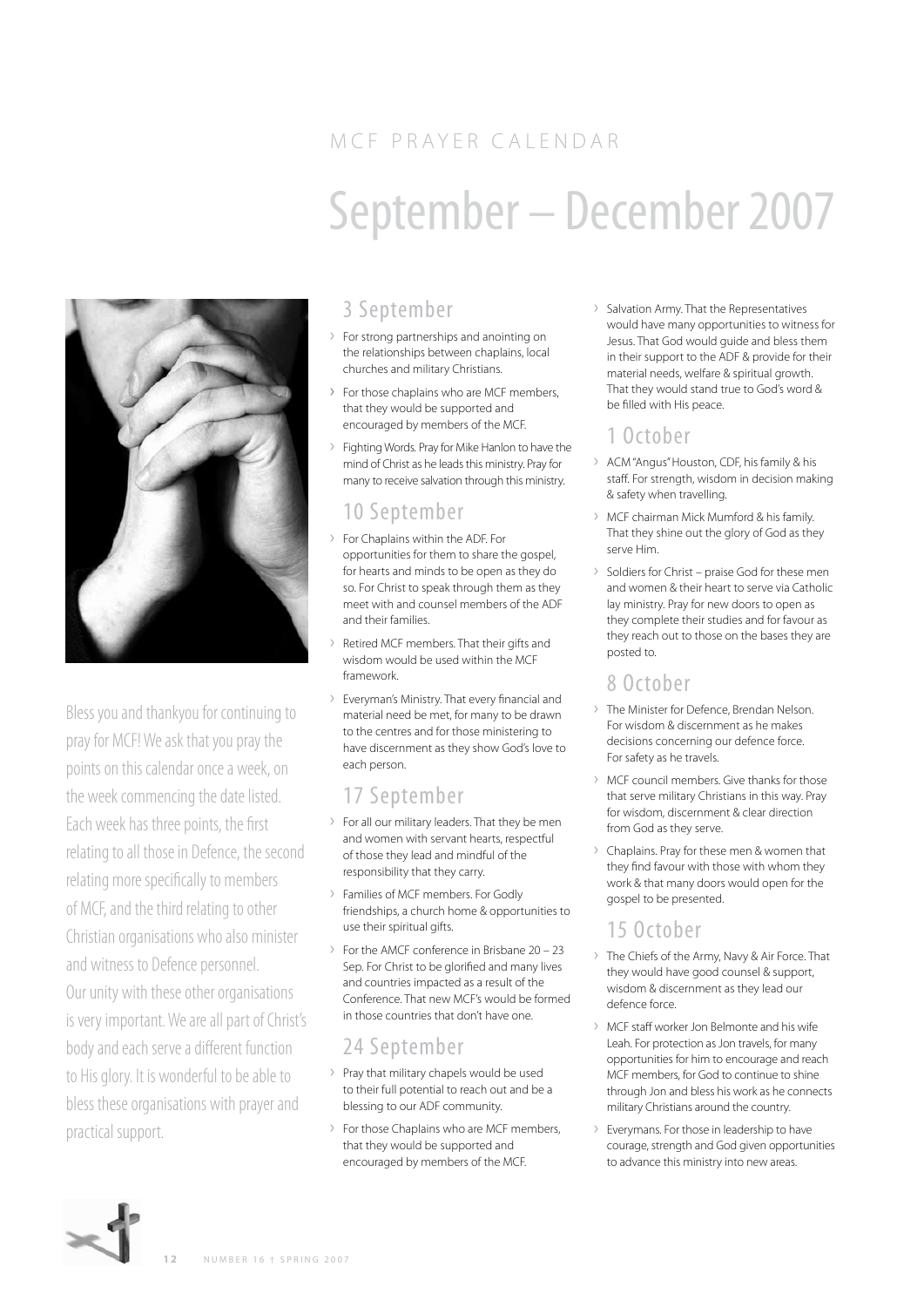## MCF PRAYER CALENDAR

### 22 October

- › For all of our military leaders. That they be men and women with servant hearts, respectful of those they lead and mindful of the responsibility that they carry.
- › Deployed MCF members. That they keep the faith, hold on to what is true and grow spiritually as a result of their experiences.
- › Salvation Army. For Mel Stephens as she leads this organization. For wisdom, discernment, strength and good health.

#### 29 October

- › Chaplains. For Christians within the ADF to provide friendship, fellowship and encouragement to our Chaplains as they serve our military.
- › Leaders of MCF groups. That they would be empowered by God in the role they fulfil. That they & their group would be a powerful witness to others around them.
- › Fighting Words. For many to come to Jesus as a result of this ministry.

#### 5 November

- › Pray for protection of our Navy personnel. Pray for opportunities for Christians on bases and ships to be salt and light to those around them.
- › MCF AGM (14 Nov). Pray for God's will to be done in this organization and for those God has called to be elected into the various council positions. For the AGM to glorify God.
- Navigators. Pray for the cadets being discipled at ADFA (the future leaders of our military) that they would grow into all that God has for them.

### 12 November

- › Defence Community Organization (DCO) Give thanks for the provision of DCO to our military families. Pray for those who work in DCO that they will have the strength & understanding & capacity to help all who come to them.
- › FCMM (Forum of Christian Military Ministries) meeting (14/15 Nov). For a spirit of unity & encouragement amongst the organisations that meet to share. For a great time of fellowship amongst these Christians.

› ACCTS (Association of Christian Conferences, Training & Service). For Russell and Helen Bielenberg as they serve in this ministry. For strength, health and wisdom as they reach out to others.

#### 19 November

- › Pray for many lives to be touched & changed through the "Alpha for the Forces" programme being run on various bases. Thank God for this outreach tool. Pray for God's word to go forth unhindered, to accomplish that for which it was sent & for it not to return void.
- › Families of those MCF members who are deployed. For continued strength, protection & spiritual growth. For the body of Christ to be a practical encouragement to those in this situation.
- › Solid Rock Ministries. That the groups in Canberra, Holsworthy and Townsville would be given many opportunities to reach out to military wives with the unfailing love of Jesus.

#### 26 November

- › Pray for protection for our Air Force personnel. Pray for Christians to be shining lights on RAAF bases.
- › MCF prayer warriors. Pray for their spiritual and physical protection. Give thanks for the increasing number of prayer warriors. Pray for more!
- › Reserve Chaplains. Give thanks for these men & women who are willing to serve in this way. Pray that they would feel part of the military Christian network, that they would receive the friendship & fellowship that is helpful for them & that God would continue to empower them as they serve Him.

## 3 December

- › Pray for protection for our Army personnel. Pray for Christians on bases to be good witnesses.
- › For more MCF workers. Pray for an increase in the number of MCF groups that meet, for more leaders & for more "willing hands".
- › Soldiers for Christ. Pray for Chaplain Gary Stone as he trains & equips these men & women to "know Christ better and make him known".

## 10 December

- › Pray for all our training institutions. That there would be unity amongst the Christian organisations represented, that God would be glorified & that many would turn to Christ.
- › Chaplains who are MCF members. That they be encouraged & blessed as a result of their involvement with MCF.
- › Salvation Army. "Grant many opportunities for these representatives to witness for Jesus. Guide & bless them in their support to the ADF & provide for their material needs, welfare & spiritual growth. May they stand firm in the truth of your word, keep their eyes on Jesus & be filled with His peace."

## 17 December

- › Deployed military personnel. As they face Christmas away from family pray for their protection & that the truth concerning Christmas would be revealed to them. Pray that they would feel appreciated for the sacrifices that they make.
- › Retired MCF members. That they would feel valued & their wisdom & experience would be passed on to the next generation.
- › Navigators. For National Director Mike Johnson, for strength, wisdom and good health as he leads.

## 24 December

- › Pray for a renewal of the use of military chapels. For their full potential to be met, for new ministry opportunities & for strategically placed men & women to implement them.
- › Families of MCF members particularly those who are currently posting to new locations. Pray that they quickly establish Godly friendships, a church home and are given opportunities to use their spiritual gifts.
- › Solid Rock Ministries. That God would bless this ministry in the coming year with opportunities to reach military wives in Bases where currently there are no groups meeting.

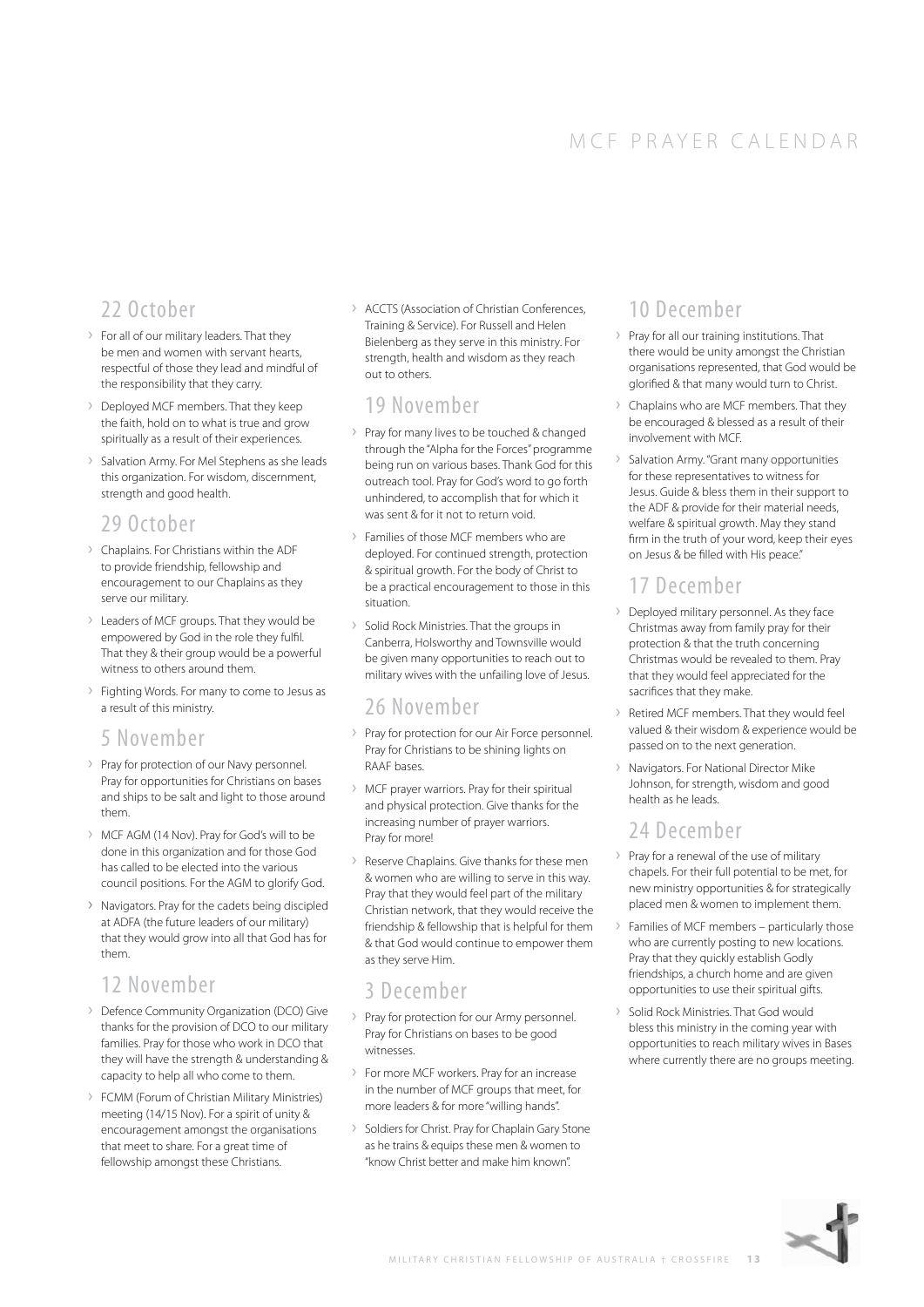

#### by Steve Hislop

ALPHA, a 15 session practical introduction to the Christian faith designed primarily for nonchurchgoers and new Christians, has again, been run at Russell Offices. The ALPHA Express course, specifically adapted for Service environments where time constraints prevent a full 2-3 hour session each week, was conducted during the lunch hour once each week from late May.

A "small band of merry men and women" participated and the discussions were lively and, sometimes, deep and often personal. Participants were comforted in the assurance that "what is said in the room, remains in the room".

The "weekend" session at week 6 was conducted on Saturday 7 July at the RMC Duntroon chapel with all personnel in attendance - a great outcome. Once again discussions were lively and the different opinions of each participant was listened to with understanding and compassion.

This course benefited from the presence of Miss Ngaira Smith from Calvary Hospital who was a regular attendee at Holy Trinity Church, Brompton UK under the tutilege of the Reverend Nicky Gumbell. Her support and guidance was invaluable to all participants and she has agreed to conduct the next course at Russell Offices commencing in late August.

ALPHA provides an environment where participants can express their feelings, beliefs and concerns without reproach. It is important, however, that conflicts of faith or religiosity are not allowed to dominate; the focus should always be on Jesus Christ and his Word.

Participants have expressed their gratitude that ALPHA has been made available to them. Nearly all were looking for some avenue to investigate their current faith and commitments and ALPHA has given them that.

On a national front:

- • Alpha National have provided training to 15 RAAF chaplains.
- • A further Alpha training day occurred in Holsworthy during late July 2007.

Please pray for Alpha and any other courses that seek to make known the relevance of the Christian faith to our people and their families.

# staff worker sitrep

by Jon Belmonte

#### Dear Brothers and Sisters.

The last few months have been a challenge.

But with prayer, faith and total reliance on God's provision, every thing has proved to be better then I could have been imagined.

I was able in early May to visit the following bases.

- Singleton
- • Tamworth
- Oakey
- • Bulimba
- **Amberley**
- • Enoggera
- • Canungra
- • Evans Head

I was also able to meet our many MCF members, Chaplains and their respective Commanding Officers. There a great things happening out there; and it is fantastic to see how our Lord is working. I feel truly privileged just to be a witness to His mighty works.

Oakey, Enoggera and Amberley are presently in the revival stages of MCF groups, and we have received the full support of the Commanders in those locations. We seek your diligent prayers in support of those who are standing up in the cause of Christ at the various bases.

We have also reached that time of the year, Tax time.

"Render to Caesar; that which is Caesar's."

Your donations to MCF will greatly assist in the promotion of Christ's Kingdom within the ADF. Your donation will also assist with your deduction to the Tax Department. This theoretically means that you get your money back and the taxation department funds MCF. That is a blessing for all of us.

Western Australian MCF groups are now operating at RAAF Pearce, Irwin Barracks, Swanbourne Barracks, HMAS Stirling and we are just in the planning process for another MCF group in WA.

Let us not forget Tasmania either, I have had some recent contact with a member who is preparing to start MCF meetings in Hobart.

We are still also in great need of assistance, prayer and support for the upcoming AMCF Conference to be held in Brisbane between the 20-23 September 2007. This blessed gathering will have Christian representatives from most of our Pacific and Asian neighbours. See:

conference.mcf-australia.org.au

Do you have a Priest, Minister or Pastor who would be interested in ministry to our Defence Force Reserves? Encourage and support them to make contact with the respective Principal Chaplain for either the Navy, Army or Air Force.

I am sorry for the rather short and brief SITREP for this edition; however I would strongly urge you all; to please read my testimony in this edition in relation to the last few weeks.

Please Pray for:

- • The new Anglican Bishop to the Defence Force, Bishop Len Eacott.
- • The Defence Force members assisting in World Youth Day, with the Catholic Diocese of the Australian Defence Force
- • Families and loved ones of those deployed
- Those who your work with, and your neighbours

Reading: Psalm 121

In Christ's service Jon Belmonte National Staff Worker



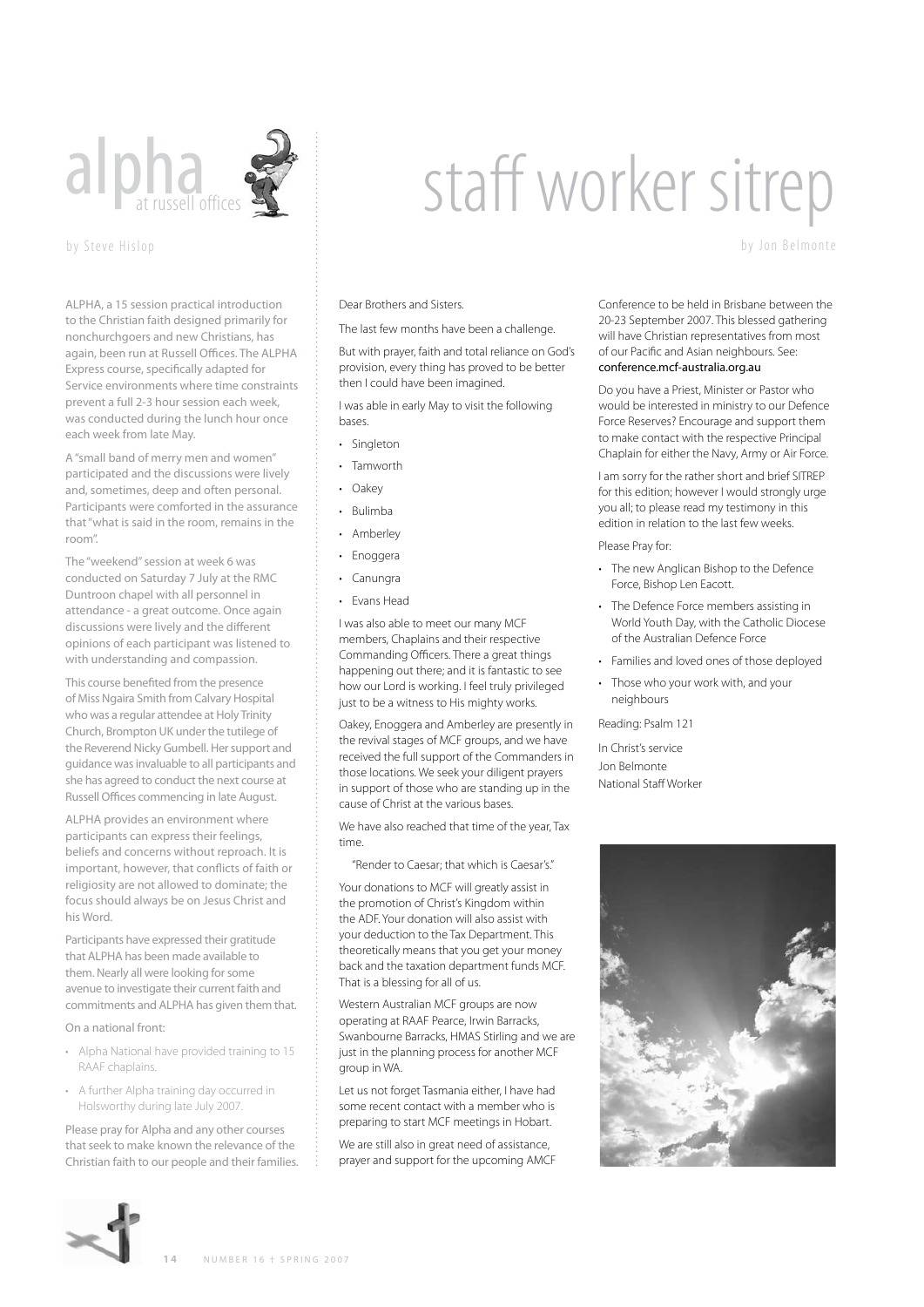# God's grace

by Jon Belmonte

Dear Brothers and Sisters in Christ.

God is good! I personally have been extremely and bountifully blessed by a magnificent and glorious God, especially in the last few weeks.

My planned staff worker visit to Queensland on the 12th of May, hit a snag when I attended my GP as part of a regular check up on the 10th. I had complained about a painful lump over my right eye, and on the same day was immediately referred to a neurosurgeon. So such my 30 minute consultation ended up becoming several hours in Canberra Hospital for tests and medical imagery. Which revealed that I required surgery for the removal of a fluid type cyst within the sinuses. This was a complication that had developed over the years from frontal skull plates relating to an incident back in 1995. The cyst was threatening to burst into the brain and surrounding cavity.

Surgery was scheduled for 14 days time, on the 24th of May and the scenario envisaged by the medical professionals was not overly optimistic. I was going to have a section of my skull removed, then the cyst excised and a piece from my hip used as a bone graft to replace where the cyst had been.

My wife and I discussed the situation and I explained to the surgeon that I would cancel the Queensland visit. After an explanation to the surgeon of the who, what and where that is MCF, I was medically cleared to go on light duties. We immediately contacted our fellow MCF members and informed them of what had developed. A wonderful group of MCF prayer warriors, Christian supporters and Church congregation committed myself and family to avid prayer.

My simple prayer to God was "I am in your hands and whatever, wherever and whenever you direct Lord, I shall go, and we (family) are in your hands"

We spent Thursday and Friday discussing and praying about the Queensland visit.

We received the answer and I headed to QLD on Saturday. Please read the Staff Worker SITREP in this edition.

On Monday, just after morning prayers and while on my way to visit CHAP Snape of Oakey, I received news that my surgery had been rescheduled for the 31st May.

I returned to Canberra a week later on the 14th May. The support and wishes from members of MCF and those whom I know with the ADO

was amazing. My non Christian friends asked if there was anything they could do, I would always advise them to pray. They would ask if I was worried or nervous and I would honestly tell them, 'No, I am in my Master's hands'.

On the Thursday 31 May (my D-Day), my wife and I arrived at the hospital at 0600hrs; I went through all the usual work up and was calm about the situation. This is when I met a young intern who had recently become a Naval Reserve Medical Officer. We had a great conversation and he showed interest in learning more about MCF.

When I returned to the waiting room dressed in a blue gown and blue scuffs I knew wife was now feeling a little uneasy. As we prayed, our Minister arrived and helped to place her at ease. I was then informed by staff that I was on a roster system for surgeons and staff and that after the operation I would awake in the Intensive Care Unit and after 36 hours move to the Neuro ward for six days.

This is when the head of nursing staff stated 'you must know someone important in the hospital'.

Why? we enquired, and were informed that my staff schedule for surgery was:

- • The Head of the Neurosurgery Department
- • The Head of the Anaesthetics Department
- The Head of Ear Nose ad Throat
- A visiting Fellow of Surgery and the Plastics Team.

We replied that it was due to prayer, and received a quizzical look, before she quickly departed.

My wife and Minister left and within a few minutes I was wheeled away to theatre.

I can remember that the last thing I said as I shuffled onto the theatre table was "Lord I am in your hands".

When awoke later that evening and was feeling sedated and had no pain, staff informed me that I was not in the ICU, but had been brought to the Neuro ward.

 On Friday morning 1st June, I was visited by the surgical team and informed that the surgery ran extremely smoothly and was relatively uncomplicated. That explained that they had removed the frontal portion of my skull, removed the cyst, obliterated the sinus membranes and put me all back together with some titanium hardware. I also did not have a piece removed from my hip.

When was asked about my pain, I replied "I am sore, but I'm not in pain, and I am fairly comfortable". Staff removed my pain medication



administering machine and surgical drain that afternoon.

Saturday the 2nd, saw me doing 15 minute walks around the floor, and walking up and down a flight of stairs with the Physios.

Sunday, before breakfast I had my IV drip removed and was allowed to go by myself to the hospital chapel. Upon my return to the ward I was informed that I was being discharged on Monday. Staff commented about how rapidly I was recovering from my surgery. So on Monday afternoon I returned home, and spent the month on convalescent leave, Though I did sneak into the MCF office and did some emails and mail for three hours on the 19th of June and was medically cleared for full duties on the Friday the 29th June.

During the last few weeks God has answered prayer, prepared the way, guided surgeons, watched over and protected my family and me, granted me a pain free and miraculous recovery and allowed me to witness to hospital staff and patients, standing as a testimony to His unwarranted Grace and blessings.

Here is a documented and factual outline of God's unceasing care and love for His creation.

"Lord God, whatever you ask, I will follow, for I am in Your hands"

In Prayer, read Thessalonians 3:1-5

May God bless each and every one of you.

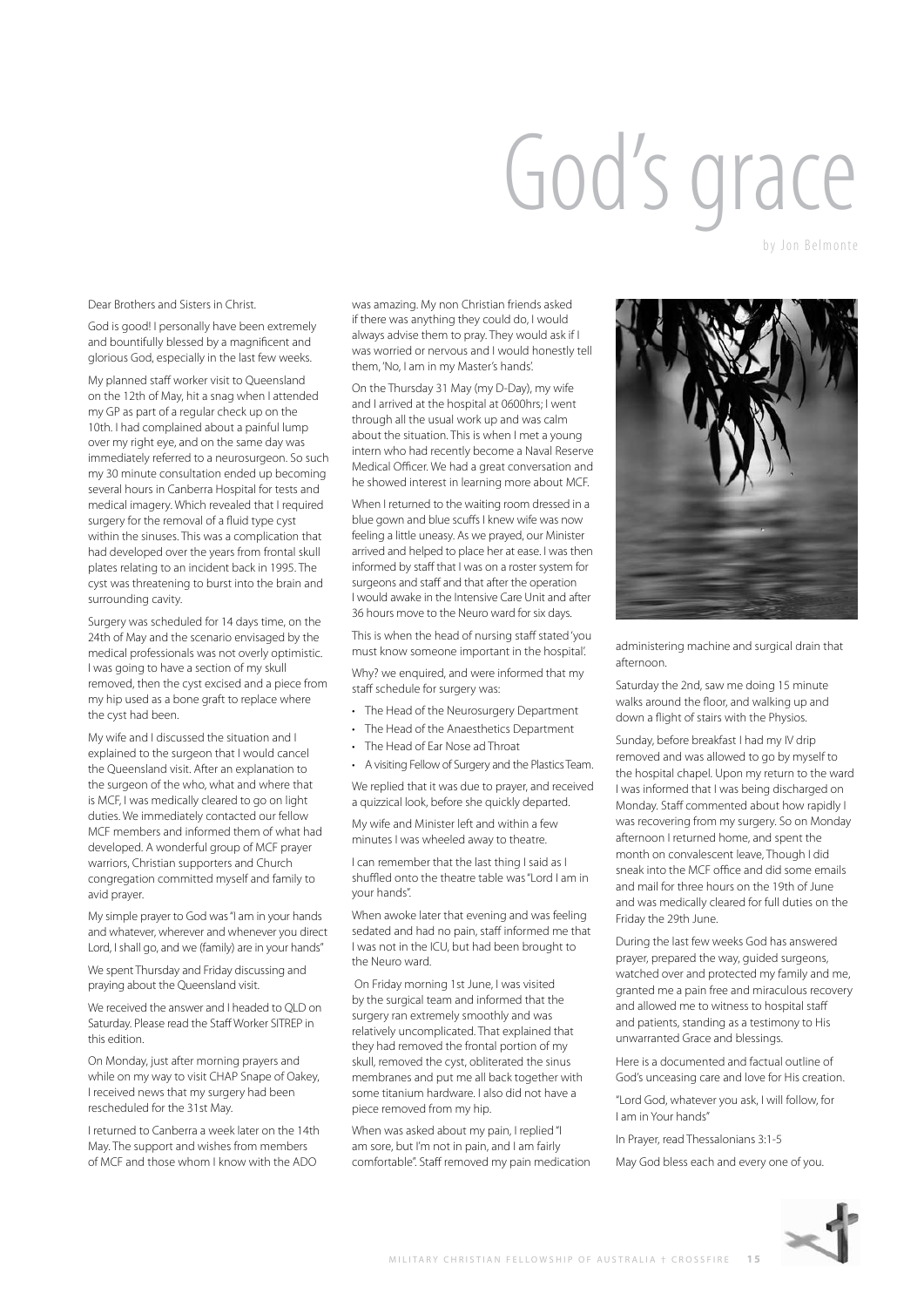

# **the perimeter**

#### by Jon Belmonte

*The Perimeter, in the Infantry, is a circle of men. It is half a section, platoon or company. One half is on guard, staying vigilant, watching for the enemy,*  while the other half rests, sleeps and carries on with life as it is. They are *more than just men; they are a brotherhood in uniform.*

*They share their plans, dreams and hopes with each other. In hard times, they share their sadness, fears and pain. They face the enemy together, some like brothers, others like fathers and sons, and always as true friends. They find a commonality in each other that binds them to one another in a bond that lasts a lifetime.*

*As time passes, they will leave the service and each other. They will travel many different paths of life, some to prosper well and others not so well. Somewhere in life's travels, some of these men find themselves lost in the world, confused, dazed, scared, unhappy and searching for something; something they are not even sure exists. They are not soldiers anymore; they are called Veterans, Old Diggers, Mates, Buddies.*

*Somehow, in their search, they once again find others like themselves. They find brothers of the past, brothers from the Perimeter. We are that Perimeter, we are seen as the circle of safety in their searching times. We need to stand tall and defend them, We need to tell them of the saving grace which is available through Christ. Christ is the one who laid His own life down, so that all those who accept Him may have eternal life. Share your faith and support them in prayer.*

# MCF date claimers

- › AMCF Conference 20-23 September 2007
- › Forum of Christian Military Ministries 12-14 November 2007
- MCF AGM 14 November 2007

# AMCF Conference

Don't miss this opportunity to join with Australians and other nations from the Pacific, USA and UK in the experience of this conference.

Learn of the challenges facing us all and become partners with them. The nations with attendance confirmed are Australia, East Timor, Korea, Micronesia, New Zealand, Papua New Guinea, UK, USA, and Vanuatu. There is still space if you would like to come. Full details and registration form are available from **conferences.** mcf-australia.org.au Serving personnel should contact Russell Bielenberg on rhbielen@actewagl.net.au for a letter from the MCF chairman seeking approval to attend on duty.

Can't attend for service reasons? You can contribute to the attendance of Pacific representatives by making a taxdeductible donation to the MCF marked "for AMCF conference".

The conference begins with registration at 3.00pm on Thursday 20 September and concludes after lunch on Sunday 23 September.

Please pray for all visas, passports, service approval, air fares and support for the Pacific nations to be provided well before the conference. Pray, too for countries we still need to hear from, which do not have an MCF: Cook Islands, Kiribati, Marshall Islands, Nauru, Palau, Samoa, Solomon Islands, and Tuvalu.

# Canberra Christians in Defence BBQ

On 2 May 07, the MCF Canberra Area Representative, Mr Peter McKay organised a BBQ for MCF members and their friends. Over 50 people attended the BBQ which was held at Russell Offices. The BBQ was a great way for defence personnel in Canberra to meet in a relaxed environment.



The MCF Staff Worker, Jon Belmonte (pictured in the photo) and his wife Leah provided a great sausage sizzle with salad and drinks. Peter McKay welcomed MCF members and their guests to the BBQ and LTCOL Van Heel, the vice Chairman of MCF-A provided some information on MCF-A and weekly activities in the Canberra region. LTCOL Van Heel mentioned the Defence Christians Dinner scheduled for Fri 31 Aug 07 will be another opportunity for Christians in Defence and their friends to meet together.

LTGEN Hurley (CCDE) and RADM Ruting (MCF Patron) were guests at the BBQ.

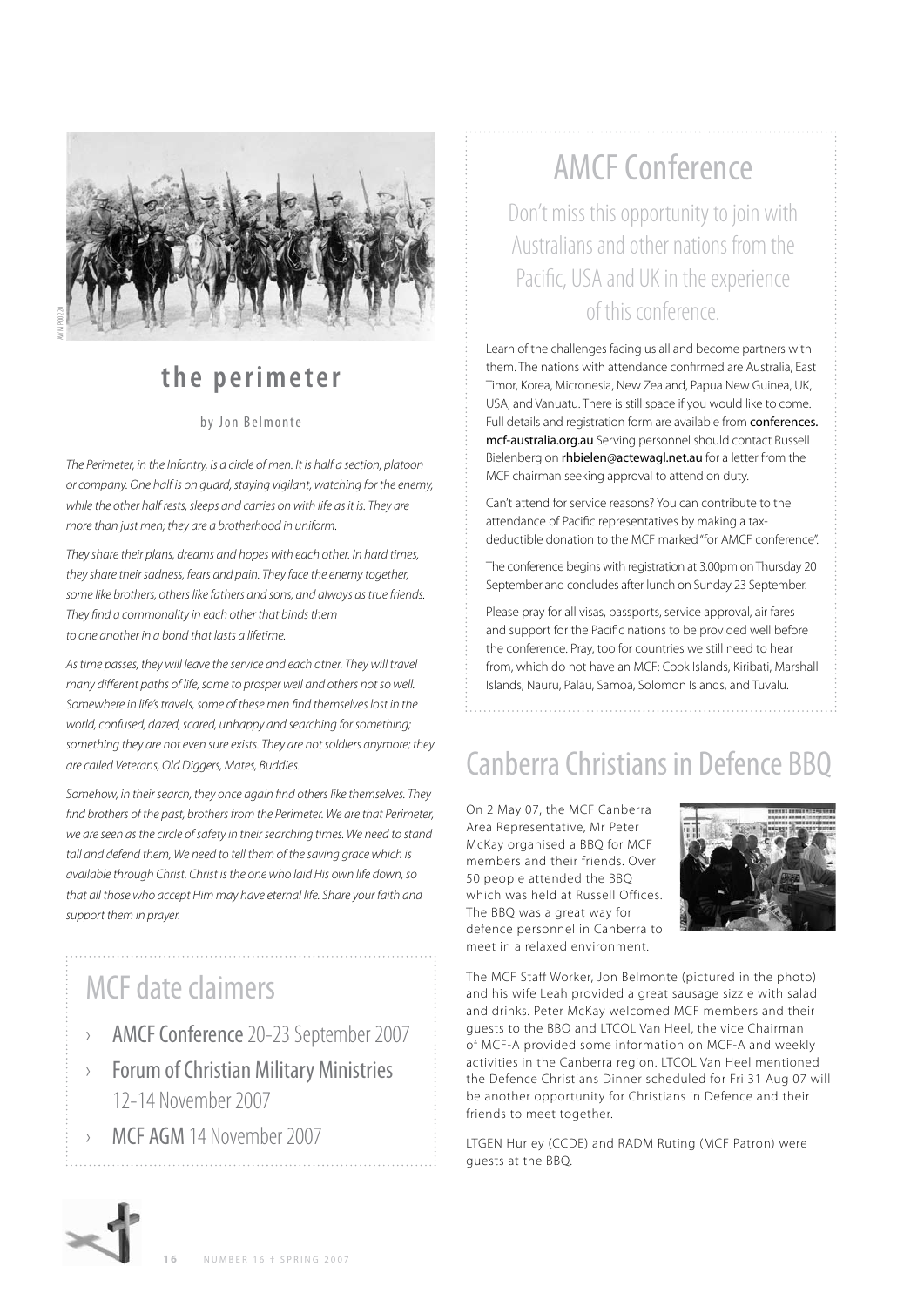# area contacts

#### WA

RAAF Pearce Contact: FLTLT Nathan Runham Phone: 08-95717844

HMAS Stirling Contact: CHAP Barrie Yesberg Phone: 08-95532456

Irwin Bks Contact: PTE Nick Filter Phone: 08 93836369

NT

Robertson Bks Contact: CAPT Morgan Batt Phone: 08-89353056 1AVN

Contact: MAJ Tim Baker Phone: 08 8925 1300

#### $\subset \Delta$

Hampstead Bks Contact: MAJ Geoff Robertson Phone: 0417-880657

Woodside Bks Contact: CHAP Lyall Cowell Phone: 08-83890344

RAAF Edinburgh Contact: LEUT Ian Spencer Phone: 08-82592129

Keswick Bks Contact: MAJ Geoff Robertson Phone: 08-83056188

#### QLD

Oakey 1AVN Contact: MAJ Chris Kassulke Phone: 07-46917806

Townsville, Ross Island Contact: CHAP RJ Bailey Phone: 07-47536245

> Jezzine Bks Contact: CAPT Tim St Quintin Phone: 07-47711026

Enoggera Contact: CHAP Gary Stone Phone: 07-33326645

RAAF Amberley Contact: SQNLDR Jacqueline Miers Phone: 07-54611820

#### VIC

Simpson Bks Contact: MAJ Patrick O'Hanlon Phone: 03-94507931

Defence Plaza MELB Contact: LTCOL Brewis Atkinson Phone: 03-92827673

Puckapunyal Contact: Mr Keith Thomas Phone: 03-57357144

Latchford Bks Contact: WO2 Fay Garvie Phone: 02-60554562

RAAF East Sale Contact: Mr. Stuart Lawson Phone: 03-51467008

Victoria Bks Contact: CAPT Elias Carney Phone: 03 92825465

HMAS CERBERUS Contact: Mr Glen Forecast Phone: 03 5950 7503

#### NSW HMAS Albatross

Contact: Ms Naomi Spencer Phone: 02-44231018

HMAS Creswell Contact: WO Gary Bromley Phone: 02-44297166

RAAF Williamtown Contact: FLTLT Luke Janicke Phone: 02-49645377

Wagga Military Area Contact: FLTLT Pete Boreham Phone: 02-69375708

Holsworthy Bks Contact: MAJ David Williams Phone: 02- 87821335

MHQ Potts Point Contact: CMDR Michael Brown Phone: 02-99594619

HMAS Kuttabul Contact: Ms. Felicity Jenkins Phone: 02-93593198

RAAF RICHMOND Contact: CHAP Russell Avery Phone: 02 45872546

#### ACT

Russell Hill (ADFHQ) Contact: Mr Peter McKay Phone: 02-62657308

Aust Def College Contact: MAJ Lesa Wegner Phone: 02-62660388

Fyshwick Contact: Mr Peter Gossip Phone: 02-62660732

Campbell Park Contact: Mr David Coleman Phone: 02-62663367

Brindabella Park Contact: Mr Doug Oliver Phone: 02-62668193

# in the next edition of Crossfire:

- › Support to Christians in the ADF
- › Canberra Christians Dinner
- › AMCF SW Pacific Regional Conference